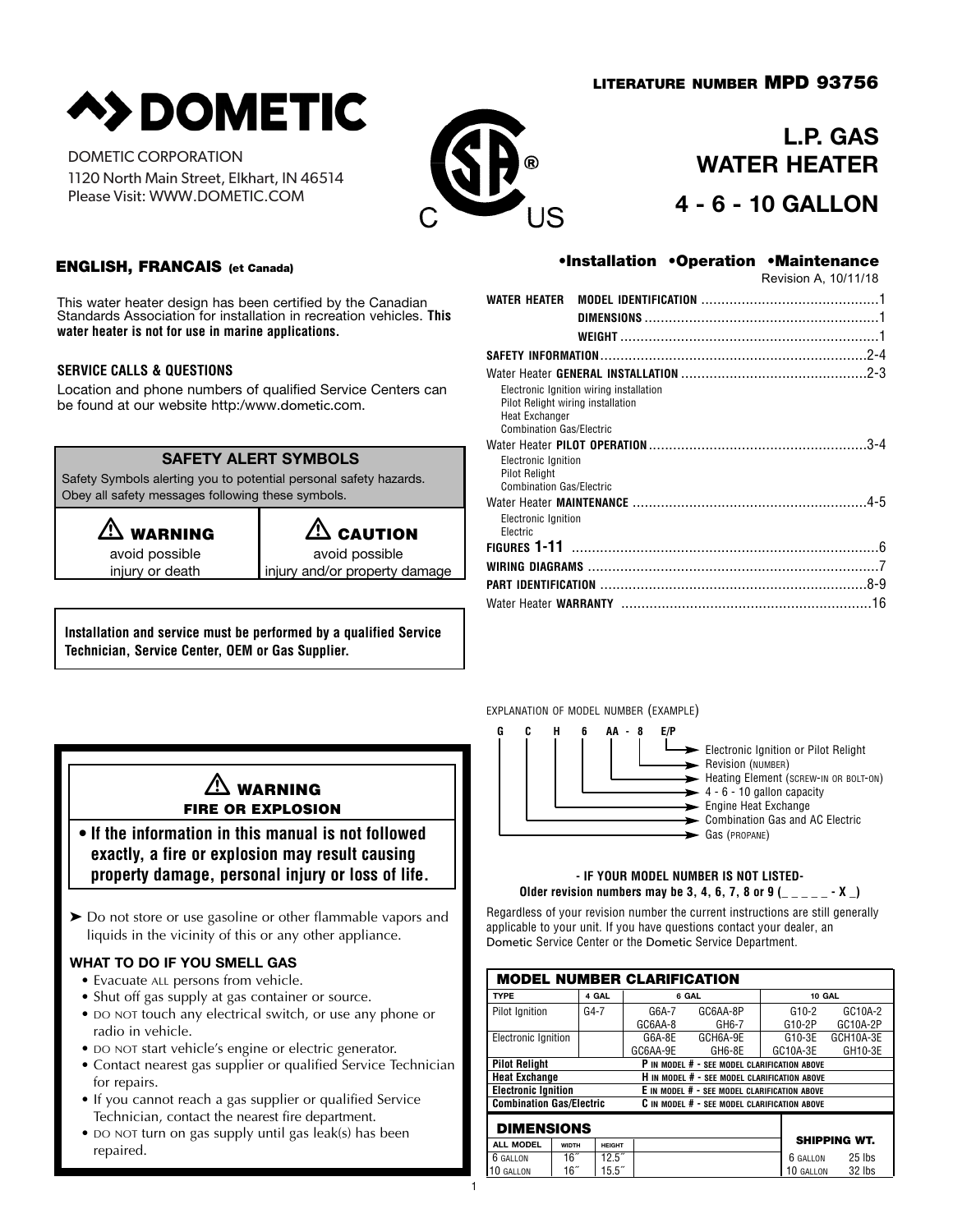# $\triangle$  critical installation warnings

- Install in recreation vehicles only. RV's are recreation vehicles designed as temporary living quarters for recreation, camping, or travel use having their own power or towed by another vehicle.
- All combustion air must be supplied from outside the RV, and all products of combustion must be vented to outside the RV.
- DO NOT vent water heater with venting system serving another appliance.
- DO NOT vent water heater to an outside enclosed porch area.
- Protect building materials from flue gas exhaust.
- Install water heater on an exterior wall, with access door opening to outdoors.
- DO NOT modify water heater in any way.
- DO NOT alter water heater for a positive grounding system.
- DO NOT HI-POT water heater unless electronic ignition system (circuit board) has been disconnected.
- DO NOT use battery charger to supply power to water heater even when testing.

#### **USA AND CANADA - FOLLOW ALL APPLICABLE STATE AND LOCAL CODES -**

**IN THE ABSENCE OF LOCAL CODES OR REGULATIONS, REFER TO CURRENT STANDARDS OF:** • Recreation Vehicles ANSI/NFPA 1192.

- National Fuel Gas Code ANSI Z223.1 and/or CAN/CGA B149 Installation Codes
- Federal Mobile Home Construction & Safety Standard, Title 24 CFR, part 3280, or when this Standard is not applicable, the Standard for Manufactured Home Installations (Manufactured Home Sites, Communities and Set-Ups), ANSI A255.1 and/or CAN/CSA-Z240 MH Series, Mobile Homes. $\hat{A}$  [ { ] |  $\hat{a}$  •  $\hat{A}$ ão @ÁOEÞÙ QÁZ GFÈF€ÈFEÔÙ O EÁ Á Á æ^• o Á å ãã }.
- National Electrical Code ANSI/NFPA No. 70 and/or CSA C22.1
- Park Trailers A119.5
- CSA standard Z240 RV Series, Recreational Vehicle.

# GENERAL INSTALLATION

Below is the most common type of installation for the water heater. However, there are other approved methods such as baggage compartment (refer to MPD 90093) and flush mounting installations (refer to MPD 93948). Consult your Field Auditor, Account Manager, or the Dometic Service Department if you have additional questions.

- 1. Locate water heater on floor of coach before erecting side walls. The water heater tank must be permanently supported at the same level as the bottom of sidewall cutout (by the floor or a raised floor).
- 2. To install water heater on carpeting, you must install appliance on a metal or wood panel that extends at least three inches beyond the full width and depth of appliance.
- 3. If water heater is installed where leakage of connections or tank will damage adjacent area, install a drain pan which can be drained to out side of coach, under water heater.
- 4. Connect both 1/2˝ NPT water lines hot water outlet female (FIG 1-A) and cold water inlet female (FIG 1-B) and 3/8˝ flared LP gas lines (FIG 1-C).
	- a. Allow flexibility in water and gas lines so you can pull unit forward through wall one inch past skin (FIG 2.
	- b. Seal gas line entrance opening by sliding grommet (FIG 1-D) onto 3/8˝ tubing (FIG 1-F) before flaring tubing (FIG 1-F). Pull gas line and grommet through opening in housing (FIG 1-C). Connect flare fitting (FIG 1-E) and press grommet into opening. If gas line tubing is already flared, cut grommet on one side. Place split grommet over gas line and press it into opening.
	- c. Always use pipe lubricant on threads when connecting hot and cold water couplings. A suitable plastic fitting is recommended.

# CAUTION PRODUCT DAMAGE

- Do not lift, pull or push main burner tube (FIG 9-C).
- 5. Erect side walls and cut opening. See chart and FIG 2-A & B. Frame with 2x2 lumber (or equivalent).

# **CUTOUT**

| CAPACITY | <b>CUT OUT DIMENSION</b> | <b>DEPTH</b>                                    |            |
|----------|--------------------------|-------------------------------------------------|------------|
| Gallon   |                          | в                                               |            |
| $4 - 6$  | $12 - 5/8$               | $16 - 1/4$                                      | $17 - 5/8$ |
| 10       | $15 - 3/4$ "             | $16 - 1/4$                                      | $20 - 5/8$ |
|          |                          | MINIMUM CLEARANCE FROM COMBUSTIBLE CONSTRUCTION |            |
|          | Sides:                   | Top:                                            |            |
|          | Back:                    | Bottom:                                         |            |

- 6. Bend all flanges 90˚ along scored lines (FIG 3).
- 7. To prevent water leaks caulk thoroughly around opening, including bend slots (FIG 3-A). Butyl Tape (1˝x1/8˝) may be substituted for caulking material.
- 8. Push unit against caulking, secure 4-corner brackets FIG 4-A to coach with No.8 - 3/4˝ round head screws (not furnished) or equivalent. Complete the installation by inserting the same type of #8 screws in the holes provided around the flange of the water heater housing. **Check all gaskets, they must adhere to the pan creating an air tight seal.**
- 9. Attach access door (FIG 5).
	- a. Snap hinge pin (FIG 5-A) into clip (FIG 5-B).
	- b. Slide cover (FIG 5-C) onto hinge pin.
- c. Slide hinge pin into cover, snapping into clip at same time (FIG 5-D).
- NOTE: To remove hinge pin, support access cover and apply force to corner of hinge pin as shown FIG 5-E.
- 10. Disconnect unit and its individual shut-off valve from gas supply line during any pressure testing of system in excess of 1/2 PSIG (3.4 kPa, 14˝ water column [W.C.]). DO NOT set inlet pressure higher than maximum indicated on rating plate of gas valve (13˝ W.C.). Isolate unit from gas supply line by closing its individual manual shutoff valve during any pressure testing  $\leq 1/2$  psig.



- DO NOT use matches, candles or other sources of ignition when checking for gas leaks.
- 11. Turn on gas and check water heater and all connections for gas leaks with leak detecting solution.
- 12. Fill water heater tank, check all connections for water leaks (FIG 1-A & B).

## **PRESSURE-TEMPERATURE RELIEF VALVE -** (FIG 10)

# WARNING SCALDING INJURY

- Valve is not serviceable, it must be replaced.
- Tampering with valve will result in scalding injury.
- Tampering with valve will void warranty.



• DO NOT place a valve, plug or reducing coupling on outlet part of pressure temperature relief valve.

**THIS VALVE IS A SAFETY COMPONENT AND MUST NOT BE REMOVED FOR ANY REASON OTHER THAN REPLACEMENT.** This water heater is equipped with a temperature and pressure relief valve that complies with standard for Relief Valves and Automatic Gas Shutoff Devices for Hot Water Systems, ANSI Z21.22.

If you use a discharge line, do not use a reducing coupling or other restriction smaller than outlet of relief valve. Allow complete drainage of both valve and line.

#### FOR REPLACEMENT PARTS:

- DO NOT install anything less than a combination temperature-pressure relief valve certified by a nationally recognized testing laboratory that maintains periodic inspection of product of listed equipment or materials, as meeting requirements for Relief Valves and Automatic Gas Shutoff Devices for Hot Water Supply Systems, ANSI Z21.22. Valve must have a maximum set pressure not to exceed 150 psi.
- Install valve into opening provided and marked for this purpose on water heater.
- Installation must conform with local codes or in the absence of local codes, American National Standard for Recreational Vehicles, ANSI A119.2/NFPA 50IC.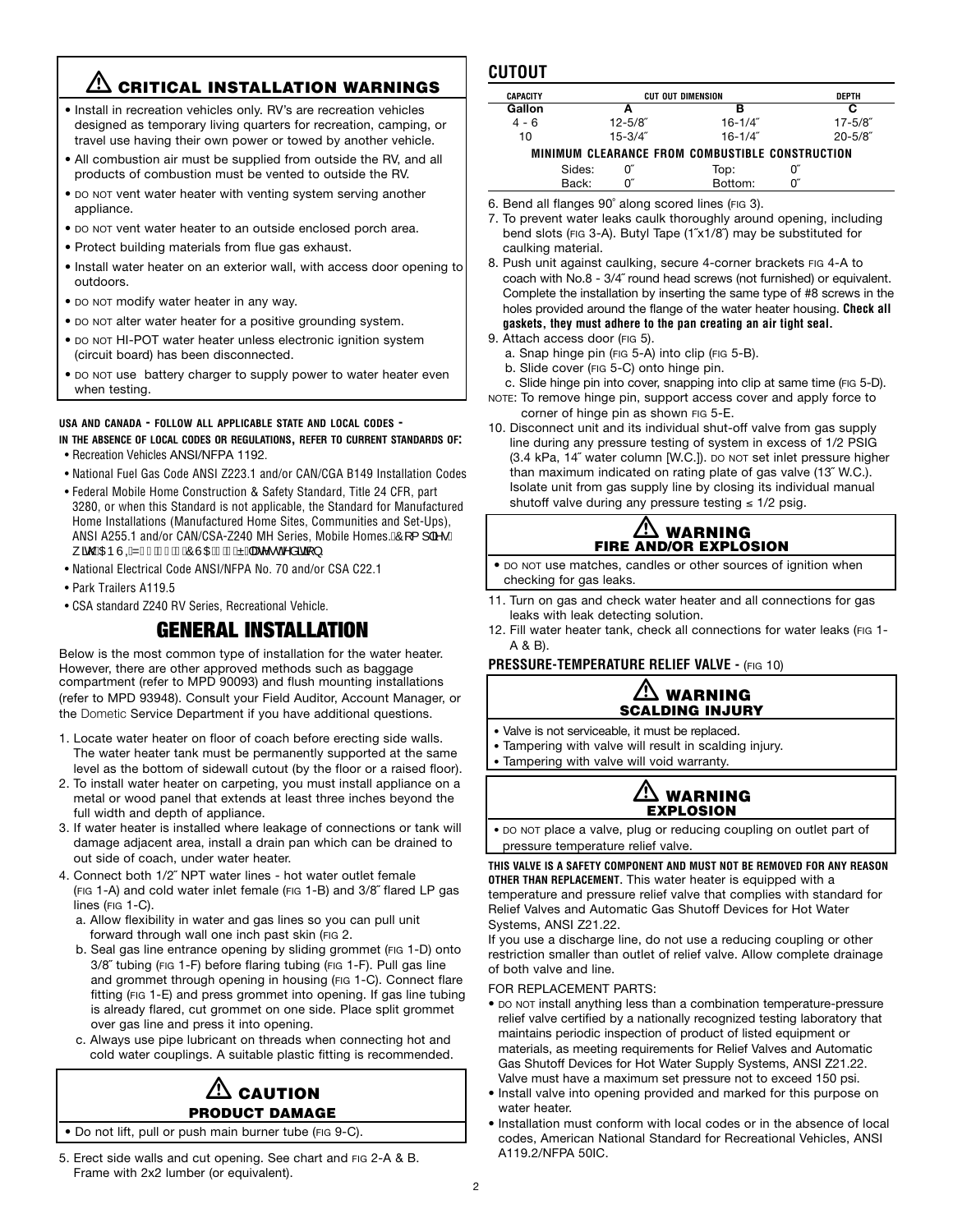• For an external electrical source, ground this unit in accordance with National Electrical Code ANSI/NFPA70.

#### Your Dometic gas water heater is now ready for operation. Continue to **HOW TO OPERATE YOUR WATER HEATER**.

#### **Electronic Ignition** continue to **Electronic Ignition WIRING INSTRUCTIONS**. **Pilot Relight** continue to **Pilot Relight WIRING INSTRUCTIONS**.

#### **For HEAT EXCHANGE** continue —

- 1. Push 5/8˝ dia. 2 or 3 coolant system hose with SAE 053 A Type "E"clamp attached (FIG 6-E) onto heat exchange tube as far as possible (FIG 6-B).
- 2. Spread hose clamp and slide toward heat exchange unit past annular groove (FIG 6-C) and release.
- 3. Continue to **HOW TO OPERATE YOUR WATER HEATER** and/or **Electronic Ignition OPERATION**.

#### **For COMBINATION GAS/ELECTRIC MODELS** continue —

This water heater is designed to operate with gas, electricity, or a combination of both.

Provide adequate clearance at rear of unit for service of water connections and operation of manually re-setable high temperature limit switch on combination gas/electric units.

#### 1. Follow **GENERAL INSTALLATION** instructions.

NOTE: All wiring must comply with applicable electrical codes.



- When using Romex® with a bare earth ground, take care to position ground wire so it does not contact the heating element terminals.
- Use electrical metallic tubing, flexible metal conduit, metal clad cable, or nonmetallic-sheathed cable with grounding conductor. Wire must have a capacity of 1500 watts or greater. The wiring method must conform to applicable sections of article 551 of National Electrical Code ANSI/NFPA 70.
- 2. Refer to Wiring Diagram. Make 120 VAC electrical connections from junction box on back of unit.
	- a. Connect hot lead to (1) Black.
	- b. Connect common lead to (2) White.
	- c. Connect ground wire from electrical service to (3) green ground lead in junction box 3. Place switch in "OFF" position.
- When a cord and plug connection to the power supply are used on water heater, power cord must be UL listed as suitable for damp locations, hard or extra hard usage. It must be a flexible cord such as type S, SO, ST, STO, SJ, SJT, SJTO, HS or HSO cord as described in National Electrical Code, ANSI/NFPA 70. The length of external cord to water heater, measured to face of attachment plug, shall be no less than 2 feet nor more than 6 feet. Supply cord must be a minimum of 14 AWG and attachment plug must be rated at 15 amps.

# $\mathfrak{B}$  caution ELECTRICAL DAMAGE

- Label all wires before disconnecting when servicing controls.
- Verify proper operation after servicing.

Operation using gas continue to **HOW TO OPERATE YOUR WATER HEATER**, electrically continue to **COMBINATION Gas/Electric OPERATION**.

## **ELECTRONIC IGNITION - WIRING INSTRUCTIONS**

1. Install unit according to **GENERAL INSTALLATION** instructions.

NOTE: It is recommended unit be connected directly to a 12V DC battery or to filtered side of an AC/DC converter. Avoid connections to unfiltered side of an AC/DC converter whenever possible. Use a minimum of 18 gauge wire, UL and CSA listed.

Refer to **WIRING DIAGRAM**. Install remote switch in a convenient location. Position wall plate with letters up. Before making connections turn switch **OFF**. The switch is off when the button is depressed towards terminal see wiring diagram.

2. Installing wires:

- a. blue lead to switch terminal (6) on indicator light of switch
- b. terminal (4) on indicator light of switch to negative battery terminal
- c. green lead to negative battery terminal
- d. brown lead on water heater to terminal (3) on switch
- e. terminal 2 on switch to positive battery terminal.
- 3. Read **ELECTRONIC IGNITION OPERATION**.

#### **PILOT RELIGHT - WIRING INSTRUCTION**

- 1. Install unit according to **GENERAL INSTALLATION** instructions.
- 2. Refer to Wiring Diagram. Use 18 gauge wire, UL/CSA listed.
- 3. Read **PILOT** & **PILOT RELIGHT OPERATIONS**.

# CONSUMER SAFETY WARNINGS

# WARNING EXPLOSION OR FIRE

• DO NOT store or use gasoline or other flammable vapors and liquids in the vicinity of this or any other appliance.

• Should overheating occur, or gas supply fail to shut off, turn **OFF** manual gas control valve to appliance, or turn gas **OFF** at the LP tank. On **ELECTRONIC IGNITION MODEL** turn operating switch to **OFF** position and remove red wire from left hand terminal of ECO switch or turn gas **OFF** at the LP tank.

- Use with LP gas only.
- Shut off gas appliances and pilot lights when refueling.
- On **PILOT RELIGHT MODELS**, turn off the ignition module when refueling gasoline tanks or LP tanks.
- Turn gas **OFF** at the LP tank when vehicle is in motion. This disables all gas appliances and pilot lights. Gas appliances must never be operated while vehicle is in motion. Unpredictable wind currents may be created which could cause flame reversal in the burner tube, which could result in fire damage. The thermal cut off fuse could also be unnecessarily activated resulting in a complete shutdown of the water heater requiring replacement of the thermal cut off. See maintenance of electronic ignition water heaters for further explanation of the thermal cut off.
- LP tanks must be filled by a qualified gas supplier only.

# HOW TO OPERATE YOUR WATER HEATER

# **CAUTION**

## FIRE

• Do not smoke or have any flame near an open faucet.

If water heater has not been used for more than two weeks, hydrogen gas may form in water line. Under these conditions to reduce the risk of injury, open hot water faucet for several minutes at kitchen sink before you use any electrical appliance connected to hot water system.

If hydrogen gas is present, you will probably hear sounds like air escaping through the pipe as water begins to flow.

# $\mathbb{A}% _{\mathbb{Z}}$  warning SCALDING INJURY

• Do not tamper with pilot orifice.



• Do not operate without water in tank.

## **PILOT OPERATION**

- 1. Turn gas control valve knob (FIG 7-B or FIG 8-B) to **OFF** position.
- 2. Wait at least five minutes to allow accumulated gas in burner compartment to escape.
- 3. Water heater may be equipped with a White Rodgers® or Robertshaw Unitrol® Control.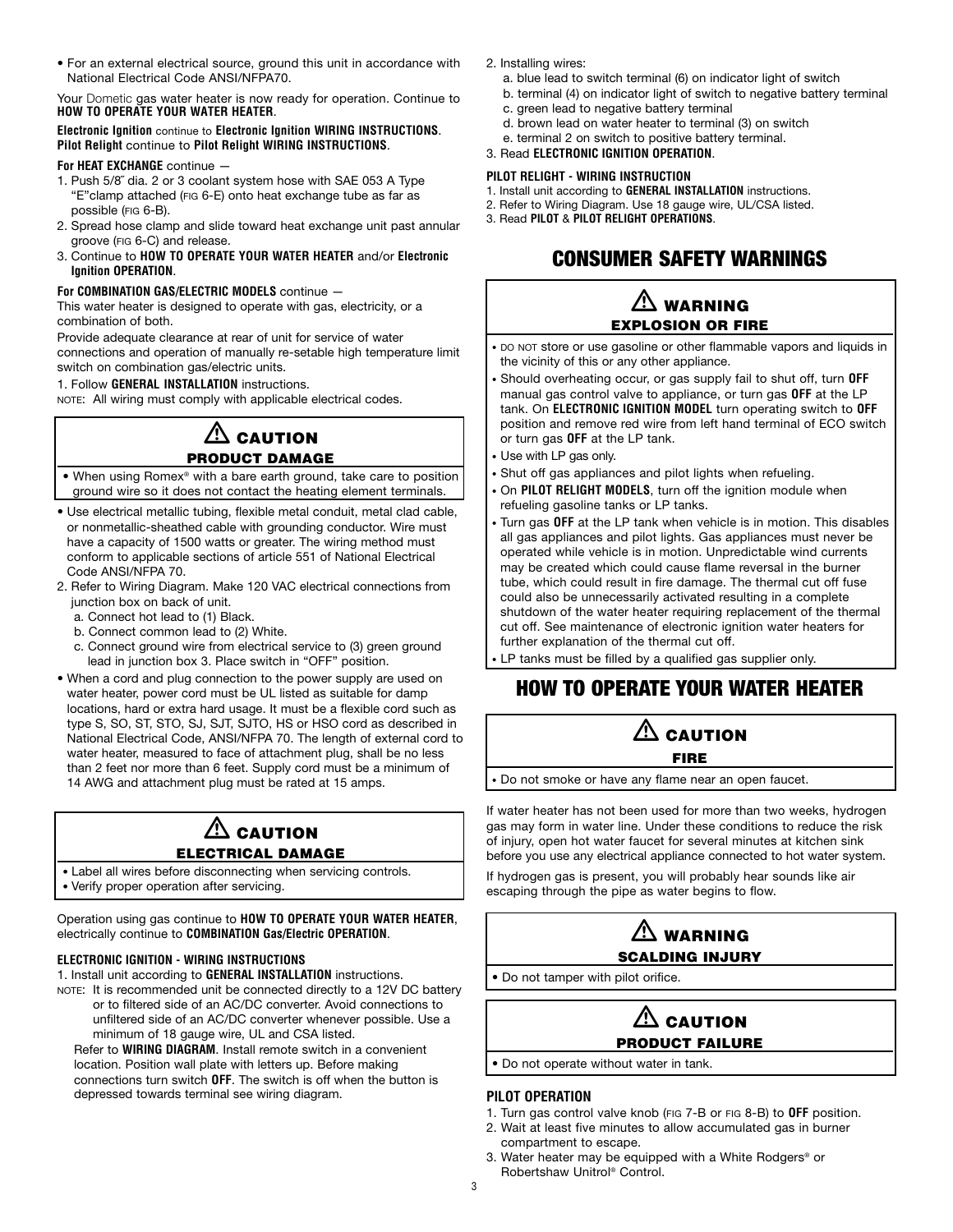#### **FOR WHITE RODGERS® CONTROL** (FIG 7)

- a. Turn lighting control knob (FIG 7-B) to **PILOT** position and hold against stop while lighting pilot burner (FIG 9-D).
- b. Allow pilot to burn 30 seconds then release lighting control knob.
- c. Turn lighting control knob (FIG 7-B) to **ON** position.
- d. If pilot does not remain lit, repeat operation allowing longer period before releasing lighting control knob.
- e. Set temperature selection lever (FIG 7-A) at mark between warm and hot position.
- f. Close access door.

#### **FOR A ROBERTSHAW UNITROL®** (FIG 8)

- a. Turn lighting control dial (FIG 8-B) to **PILOT** position.
- b. Depress and hold reset push button (FIG 8-A) while lighting pilot burner (FIG 9-D).
- c. Allow pilot to burn 30 seconds before releasing reset push button.
- d. If pilot does not remain lit, repeat operation allowing longer period before releasing reset push button.
- e. Turn lighting control dial (FIG 8-B) to **ON** position.
- f. Set temperature control dial (FIG 8-C) at mid-point position between warm and hot.
- g. Close access door.
- 4. For complete shut down and before servicing, turn gas control knob (FIG 7-B or FIG 8-B) to **OFF** position. When water heater is not in use set temperature control lever (White Rogers**®**) or dial (Robertshaw**®**) to lowest possible position.

# $\mathbb A$  warning SCALDING INJURY

• Setting temperature control dial at a higher position will produce excessively hot water.

The temperature knob or lever is factory adjusted to its lowest dial setting. We recommended the mid-point position between warm and hot, as noted above. This will provide for energy efficient operation and sufficient hot water. Valves for reducing point of use temperature by mixing cold and hot water are available. Consult a licensed plumber or local plumbing authority.

- 5. To Adjust Main Burner (FIG 9):
	- a. Loosen air shutter screw (FIG 9-A).
	- b. Slide air shutter (FIG 9-B) to right until some yellow appears in main burner flame.
	- c. Move air shutter (FIG 9-B) to left until yellow disappears.
- d. Retighten air shutter screw (FIG 9-A).
- Read **MAINTENANCE AND CARE INSTRUCTIONS**

## **ELECTRONIC IGNITION OPERATION**

- 1. Refer to **WIRING DIAGRAM**. Place remote switch in **ON** position.
- 2. If remote switch light stays on longer than 15 seconds, place
- remote switch in **OFF** position and wait 5 minutes. 3. Repeat step one.
- 4. For complete shut-down and before servicing:
	- a. Place remote switch in **OFF** position.
	- b. Remove red wire from left hand terminal of ECO switch (ECO to valve).

5. If heater fails to operate due to high water temperature, a lockout condition occurs (indicator light on). After water cools, reset switch in **OFF** position for at least 30 seconds, then turn to **ON** position.

#### 6. If a lockout condition persists contact an Dometic Service Center. Read **MAINTENANCE AND CARE INSTRUCTIONS & ELECTRONIC IGNITION MAINTENANCE**

## **PILOT RELIGHT OPERATION**

- 1. Turn the switch located on the spark module to the **ON** position.
- 2. Read **PILOT OPERATION** instructions.
- 3. For complete shut down, turn lighting control knob on thermostat and spark module switch to the **OFF** position.

# Read **MAINTENANCE AND CARE INSTRUCTIONS**

## **COMBO gas/electric ELECTRIC OPERATION**

- 1. For gas operation refer to **Pilot, Pilot Relight** or **Electronic Ignition OPERATION** section (as applicable).
- 2. For electrical operation use switch at the rear of water heater.
- 3. Completely fill tank with water.
- 4. Turn switch **ON** (FIG 11-B) (located at rear of water heater).
- NOTE: Turning power on to heater without water covering heating element may burn out element and void warranty.
- 5. Check for proper operation. Water temperature is set at 140°F (60° C).
- 6. If the manual reset high temperature limit switch should operate, reset switch (FIG 11-A) by depressing with pencil or other nonmetallic object. If still experiencing problems contact an authorized Dometic Service Center or Dometic Service Department.
- Read **MAINTENANCE AND CARE INSTRUCTIONS.**

# MAINTENANCE AND CARE INSTRUCTIONS

## **SERVICE CALLS & QUESTIONS**

Location and phone numbers of qualified Service Centers can be found at our website http:/www.dometic.com.

# $\triangle$  warning FIRE OR EXPLOSION

- Shut off gas supply at LP container before disconnecting a gas line.
- Keep control compartment clean and free of gasoline, combustible
- material, and flammable liquids and vapors.

**AFTERMARKET WATER HEATING ELEMENT DEVICES**

# $\overline{\mathbb{A}}$  warning EXPLOSION / BURN INJURY

- DO NOT alter water heater, it will void warranty.
- DO NOT USE Aftermarket heating elements, they can lack critical safety controls.
- Use of Aftermarket heating elements can lead to an out of control heating of water tank and a catastrophic wet side explosion.

The use of any aftermarket heating element devices may also result in damage to components or water heater. Dometic's written warranty states - "failure or damage resulting from any alteration to our water heater is the owner's responsibility". Any alteration, like the addition of an aftermarket heating element device, will void the warranty.

## **GENERAL INFORMATION**

- LP and Water system must be turned on.
- Have gas pressure tested periodically. Should be set at 11 inches of water column with three appliances running.
- Drain water heater at regular intervals (at least one time during the year).
- Drain water heater before storing RV for the winter or when the possibility of freezing exists.
- Keep vent and combustion air grill clear of any obstructions.
- Periodically, compare flame of main and pilot burners with FIG ® and main burner adjustments in **HOW TO OPERATE YOUR WATER HEATER**.
- When water heater is not in use set temperature control lever (White Rogers) or dial (Robertshaw) to lowest possible position. This will reduce the effects of low outdoor temperatures on calibration of temperature control mechanism.
- Presence of soot indicates the need to adjust flue.

## **ELECTRONIC IGNITION MAINTENANCE**

- The water heater comes factory-equipped with a fused circuit board, which will protect the circuit board from wiring shorts. If the fuse should activate, the water heater will not operate. Before replacing the fuse, check for a short external to the board. Once the short is corrected, replace the 2 amp fuse with a mini ATO style fuse. Do **not** install a fuse larger than 3 amps.
- If the fuse is good and the unit is inoperative, check for excessively high voltage to the unit (more than 14 volts).
- If the previous two steps did not solve the problem, check the thermal cut-off. The thermal cutoff is a device installed in the power supply line. This device will shut off electrical power and stop heater operation when activated. For example, if an obstruction within the flue tube should occur, such as described above in the Preventative maintenance section, the burner flame/heat may contact the cutoff, resulting in a melting of the fuse element incorporated in the thermal cutoff. In order to restore power and proper operation of the water heater, the obstruction must be removed and the thermal cutoff must be replaced.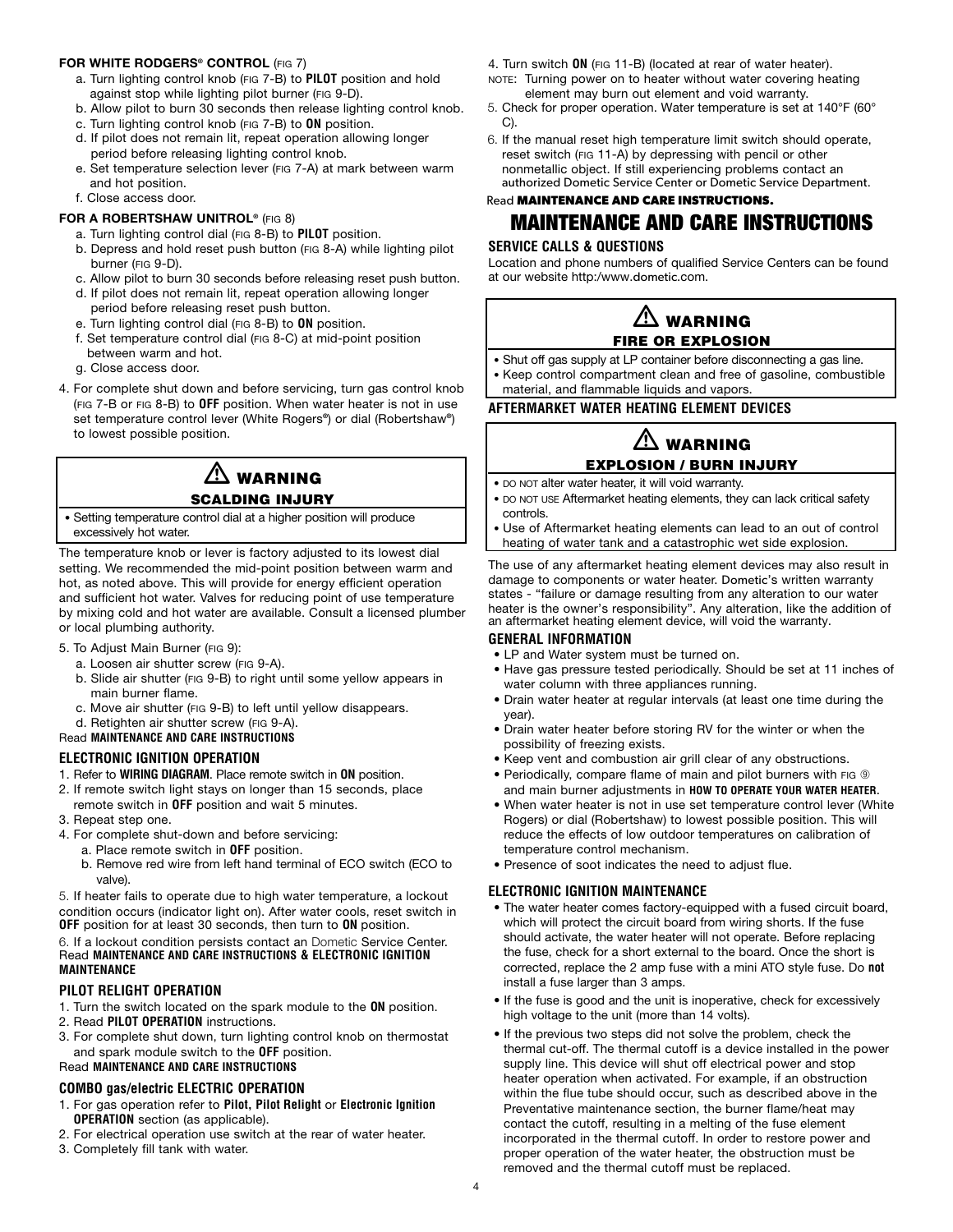# PREVENTATIVE MAINTENANCE

Spiders, mud wasps, and other insects can build nests in burner tube. This causes poor combustion, delayed ignition or ignition outside combustion tube. Listen for a change in burner sounds or in flame appearance from a hard blue flame to a soft lazy flame or one that is very yellow. These are indications of an obstruction in burner tube (FIG 9-C). Inspect and clean on a regular basis.

- a. Remove air shutter screw (FIG 9-A) and slide air shutter (FIG 9-B) down burner tube.
- b. Run a flexible wire brush down burner tube (FIG 9-C) until it is visible at end of burner tube.
- c. Vacuum burner where it enters combustion tube.
- d. Return air shutter to original position and replace screw.
- e. **The orifice, burner tube and shutter must be aligned so that the shutter is not binding on the air tube.**

#### **HOW TO CLEAN PILOT MODELS**

- 1. Check main burner orifice and pilot assembly for contamination (dirt, spider webs, etc.).
- 2. Clean main burner tube with small brush.
- 3. Main burner adjustment open air shutter 1/4 way.
- 4. Low pilot flame. Check for contamination if clean have the pilot orifice replaced.

## **HOW TO CLEAN ELECTRONIC IGNITION MODEL**

- 1. Check main burner orifice.
- 2. Clean and adjust main burner.
- 3. Main burner and valve manifold must align with each other
- 4. Check electrode for cracked porcelain.
- 5. Check electrode for proper gap 1/8" between electrode and ground.
- 6. If module board functions intermittently, remove board and clean terminal block with pencil eraser.

#### **WATER HEATER TANK CARE**



• Turn off water heater and allow time for water to cool before removing drain plug to flush tank.

# WINTERIZING (FLUSHING) INSTRUCTIONS

To insure the best performance of your water heater and add to the life of the tank, periodically drain and flush the water heater tank. Before long term storage or freezing weather drain and flush the tank.

- 1. Turn off main water supply (the pump or water supply (the pump or water hook up source).
- 2. Drain Water Heater Tank by removing the drain plug. If the water flows sporadically or trickles instead of a steady stream of water, we recommend the following action; first open the Pressure Temperature Relief Valve to allow air into the tank and secondly, take a small gauge wire or coat hanger and poke through the drain opening to eliminate any obstructions.
- 3. After draining the tank, because of the placement of the Drain Plug, approximately two quarts of water will remain in the tank. This water contains most of the harmful corrosive particles. To remove these harmful corrosive particles flush the tank with either air or water. Whether using air or water pressure, it may be applied through the inlet or outlet on the rear of the tank or the Pressure Temperature Relief Valve. (If using the Pressure Temperature Relief Valve the Support Flange must be removed). The pressure will force out the remaining water and the corrosive particles.

If you use water pressure, pump fresh water into the tank with the assistance of the on-board pump or use external water for 90 seconds to allow the fresh water to agitate the stagnant water on the bottom of the tank and force deposits through the drain opening. Continue repeating adding water and draining until the particles have been cleared from the water remaining in the tank.

4. Replace the Drain Plug and close the Pressure Temperature Relieve Valve. The approximately two quarts of water remining in the tank after draining will not cause damage to the tank should freezing occur.

# PRESSURE-TEMPERATURE RELIEF VALVE

# **AD** WARNING EXPLOSION

• Do not place a valve, plug or reducing coupling on outlet part of pressure-temperature relief valve.

A Pressure Temperature Relief Valve, dripping while the water heater is running, DOES NOT mean it is defective. During normal expansion of water, as it is heated in the closed water system of a recreation vehicle, the Pressure Temperature Relief Valve will sometimes drip. The Dometic water heater tank is designed with an internal air gap at the top of the tank to reduce the possibility of dripping. In time, the expanding water will absorb this air and it must be restored.

# **A** warning SCALDING INJURY

# • Turn off water heater before opening pressure-temperature relief

valve to establish air space. Storage water must be cool.

#### **TO REPLACE THE AIR GAP FOLLOW THESE STEPS:**

- 1. Turn off main water supply (the pump or water hook up source).
- 2. Let water cool or let run until cool.
- 3. Open the hot water faucet closest to the water heater.
- 4. Pull handle of pressure temperature relief valve straight out and allow water to flow until it stops.
- 5. Allow pressure temperature relief valve to snap shut; close faucet; turn on water supply.
- 6. Turn on water heater and test.
- At least once a year manually operate pressure-temperature relief valve (FIG 10).

When pressure-temperature relief valve discharges again, repeat above procedure. For a permanent solution, we recommend one of the following:

- Install a pressure relief valve in cold water inlet line to water heater and attach a drain line from valve to outside of coach. Set to relieve at 100-125 PSI.
- Install a diaphragm-type expansion tank in cold water inlet line. Tank should be sized to allow for expansion of approximately 15 oz. of water and pre-charged to a pressure equal to water supply pressure. These devices can be obtained from a plumbing contractor or service center.

# FLUSHING TO REMOVE UNPLEASANT ODOR

A rotten egg odor (hydrogen sulfide) may be produced when the electro galvanic action of the cladding material releases hydrogen from the water. if sulfur is present in the water supply the two will combine and produce an unpleasant smell.

- 1. Turn off main water supply. Drain the water heater tank and reinstall drain plug. Remove the pressure-temperature relief valve. Mix solution of 4 parts white vinegar to two parts water. With a funnel, carefully pour solution into tank.
- 2. Cycle water heater with the above solution, letting it run under normal operation 4-5 times.
- 3. Remove the drain plug and thoroughly drain all water from the tank. Flush the water heater to remove any sediment. You may flush the tank with air pressure or fresh water. pressure may be applied through either the inlet or outlet valves on the rear of the tank or through the pressuretemperature relief valve coupling located on the front of the unit. **TO FLUSH TANK WITH AIR PRESSURE:**

Insert your air pressure through the pressure-temperature relief valve coupling. With the drain valve open, the air pressure will force the remaining water out of the unit.

#### **To flush tank with water pressure:**

Fresh water should be pumped into the tank with either the onboard pump or external water pressure. Continue this flushing process for approximately 5 minutes, allowing the fresh water to agitate the stagnant water on the bottom of the tank and forcing the deposits through the drain opening.

- 4. Replace drain plug and pressure-temperature relief valve.
- 5. Refill tank with fresh water that contains no sulphur.

The Dometic water heater is designed for use in a recreation vehicle. If you use your vehicle frequently or for long periods of time, flushing the water heater several times a year will prolong the life of the storage tank.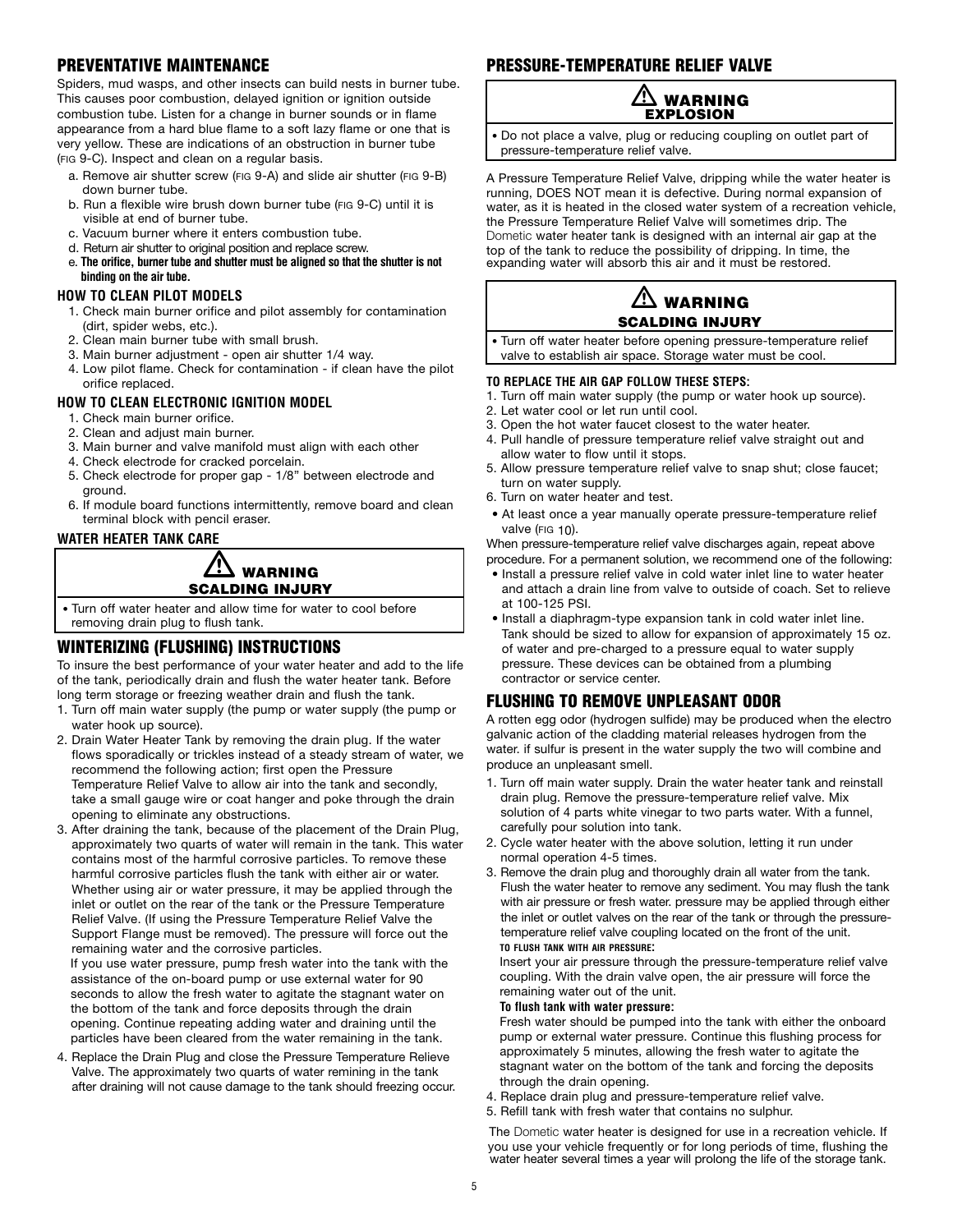





















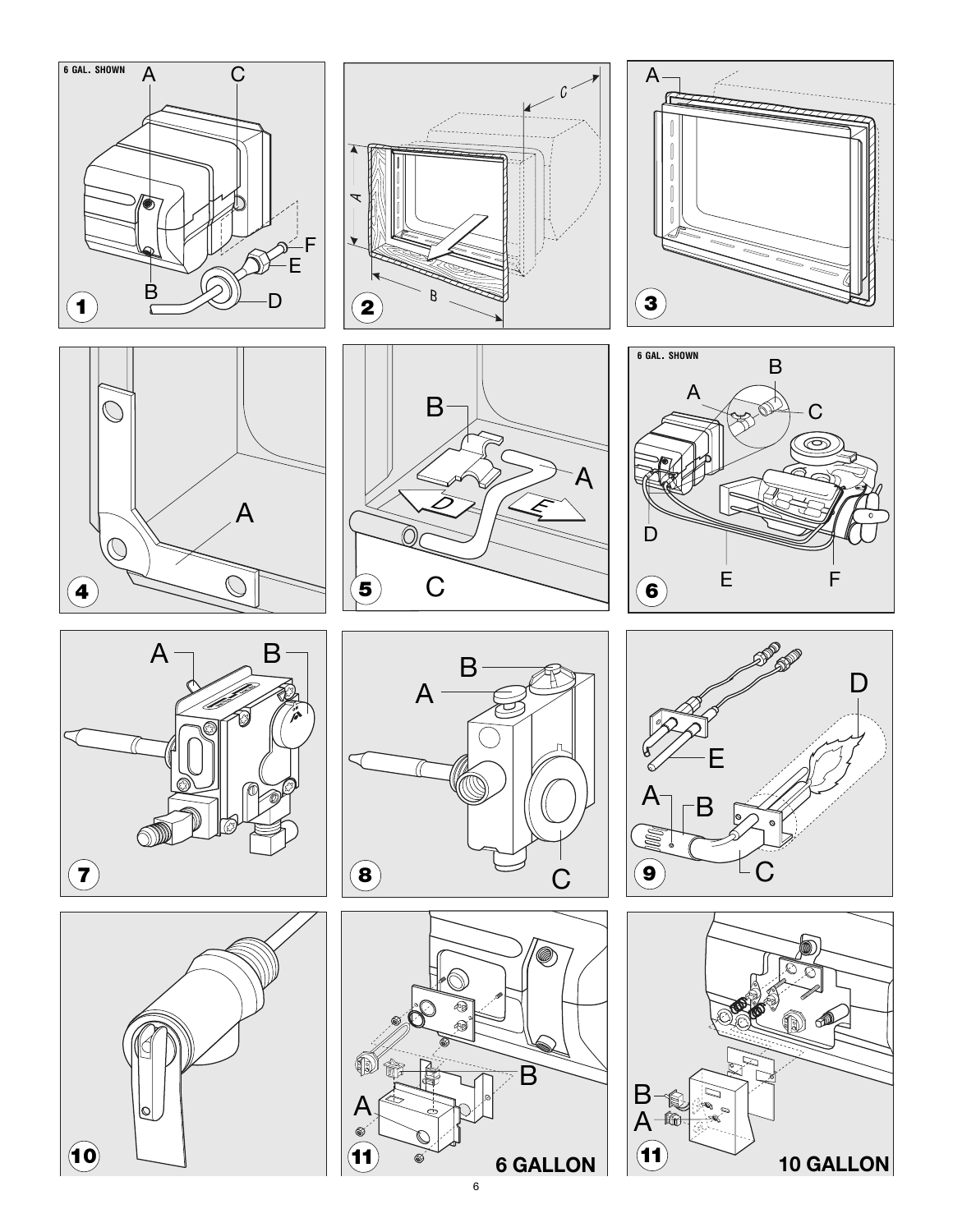# **WIRING DIAGRAMS**



# **SCHÉMAS ÉLECTRIQUES**

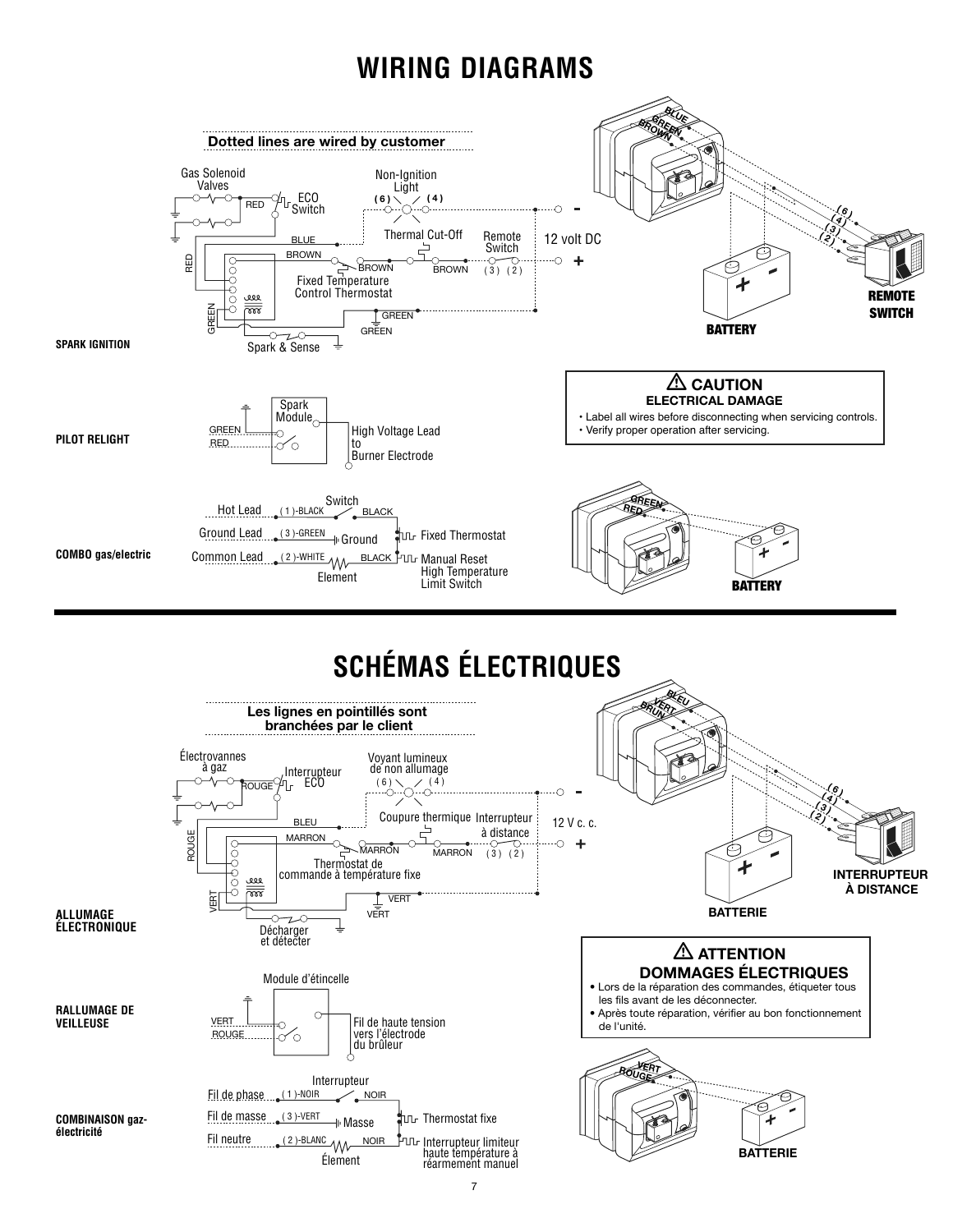# PART IDENTIFICATION IDENTIFICATION DES PIÈCES

**WATER HEATER CHAUFFE-EAU PILOT RELIGHT RALLUMAGE DE VEILLEUSE**





# FOR IDENTIFICATION AND REPAIR PARTS GO TO:

# **WWW.DOMETIC.COM**

# CHOOSE WATER HEATER CATEGORY THEN STYLE OF WATER HEATER

# USE MODEL NUMBER LOCATED ON UNIT TO FIND PARTS

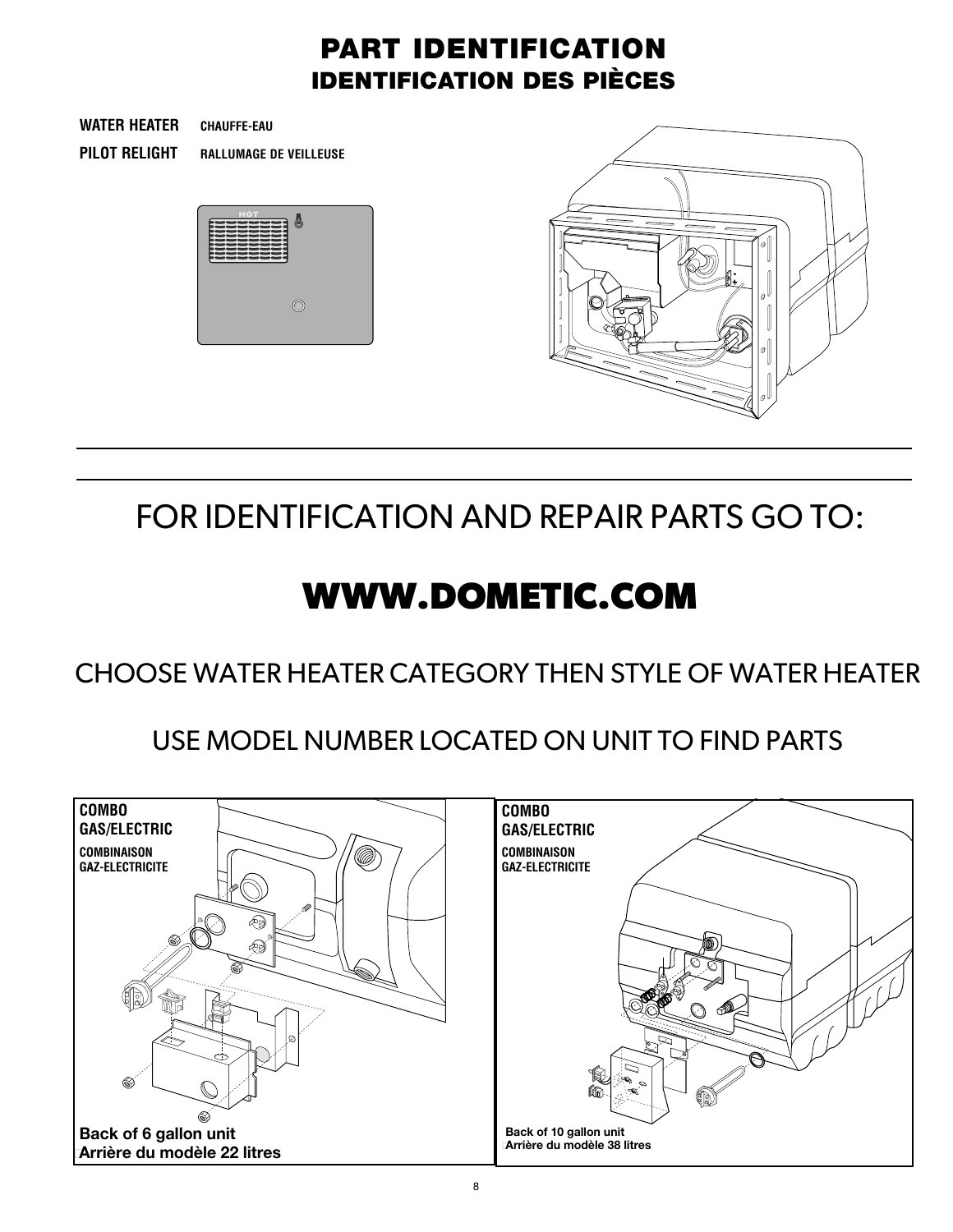# PART IDENTIFICATION IDENTIFICATION DES PIÈCES

**SPARK IGNITION ALLUMAGE PAR ÉTINCELLE**



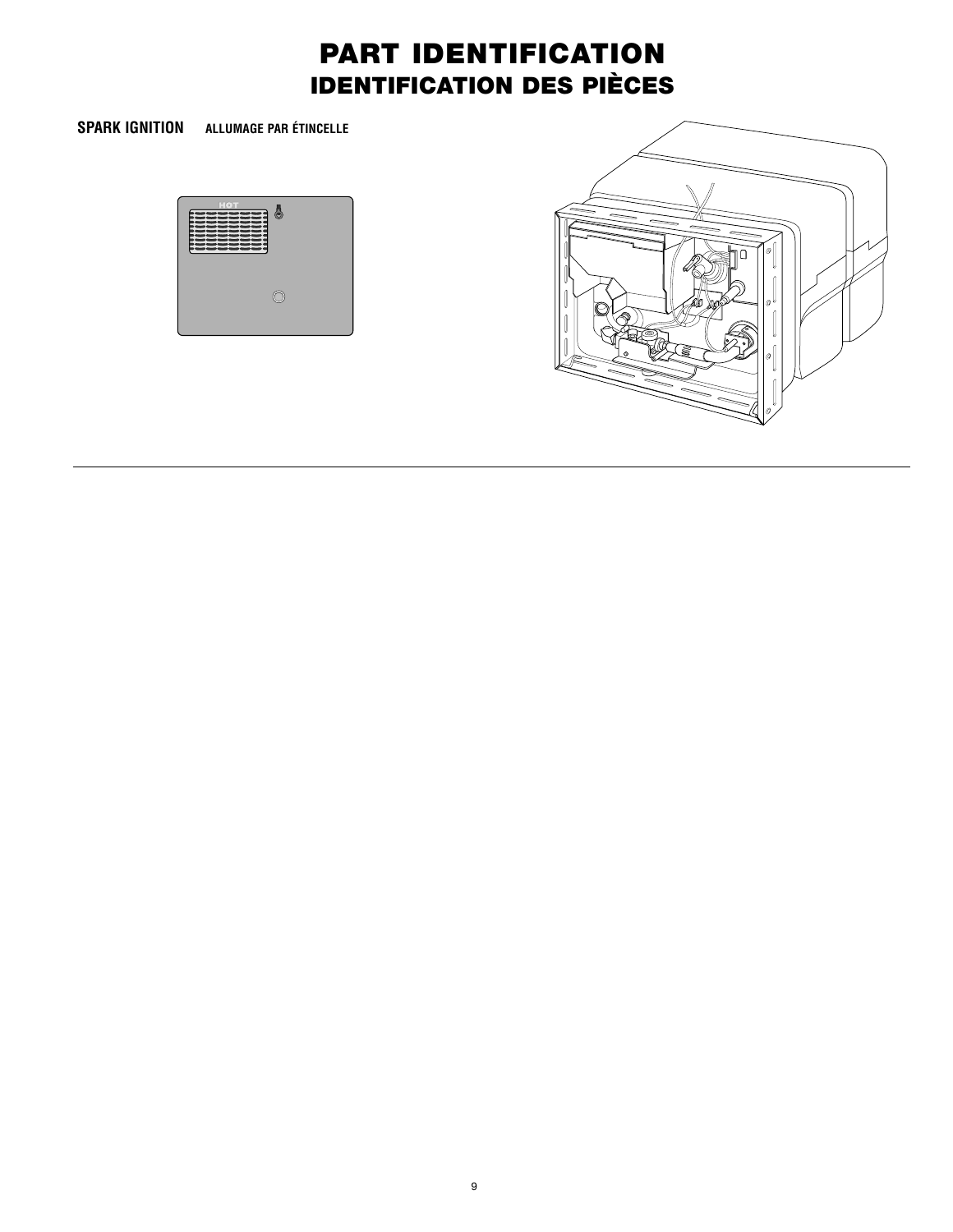

DOMETIC CORPORATION 1120 North Main Street, Elkhart, IN 46514 Please Visit: WWW.DOMETIC.COM



# **CHAUFFE EAU AU PROPANE LIQUIDE (PL)**

**15 – 22 – 38 LITRES**

# ENGLISH, FRANCAIS (et Canada)

La conception de ce chauffe-eau a été homologuée par l'Association canadienne de normalisation pour installation à l'intérieur de véhicules de plaisance. **Ce chauffe-eau n'a pas été conçu pour usage sur bateaux**.

## **APPELS ET QUESTIONS D'ENTRETIEN**

Les adresses et les numéros de téléphone des centres de service agréés se trouvent sur notre site Internet à http:/www.dometic.com.

# **SYMBOLES D'ALERTE DE SÉCURITÉ**

Les symboles d'alerte de sécurité vous avertissent des dangers personnels potentiels. Obéir à tous les messages de sécurité qui suivent ces symboles.

# **AVERTISSEMENT**  $\sum_{\text{\'evite}}$  **ATTENTION**

évite les blessures corporelles ou les accidents mortels et/ou les dommages matériels

**L'installation et l'entretien doivent être effectués par un technicien d'entretien qualifié, un centre de service, un équipementier ou un fournisseur de gaz.**

# AVERTISSEMENT INCENDIE OU EXPLOSION

- **Ne pas suivre à la lettre les instructions contenues dans ce manuel risque d'entraîner un incendie ou une explosion et des dégâts matériels, des blessures voire la perte de vie humaine.**
- ➤ Ne pas entreposer ni utiliser de carburant ou autres liquides et vapeurs inflammables à proximité de cet appareil ou de tout autre appareil.

# **QUE FAIRE SI VOUS SENTEZ DU GAZ ?**

- Evacuer TOUS les passagers du véhicule.
- Couper l'alimentation en gaz au niveau du réservoir ou à la source.
- NE toucher AUCUN interrupteur électrique, n'utiliser ni le téléphone, ni la radio à l'intérieur du véhicule.
- NE PAS démarrer le véhicule ou le générateur électrique.
- Contacter le fournisseur en gaz ou le technicien d'entretien qualifié le plus proche pour effectuer toute réparation.
- S'il est impossible de joindre un fournisseur en gaz ou un technicien d'entretien qualifié, contacter la caserne de pompiers la plus proche.
- NE PAS ouvrir l'alimentation en gaz avant que la ou les fuites soient réparées.

# •Installation •Fonctionnement •Entretien

Révision A, 10/11/18

| Échangeur de chaleur<br>Combinaison gaz-électricité                               | Installation du câblage pour l'allumage électronique<br>Installation du câblage pour le rallumage de la veilleuse |  |
|-----------------------------------------------------------------------------------|-------------------------------------------------------------------------------------------------------------------|--|
|                                                                                   | CHAUFFE-EAU FONCTIONNEMENT DE LA VEILLEUSE 12-13                                                                  |  |
| Allumage électronique<br>Rallumage de la veilleuse<br>Combinaison gaz-électricité |                                                                                                                   |  |
|                                                                                   |                                                                                                                   |  |
| Allumage électronique<br>Électrique                                               |                                                                                                                   |  |
|                                                                                   |                                                                                                                   |  |
|                                                                                   |                                                                                                                   |  |
|                                                                                   |                                                                                                                   |  |
|                                                                                   |                                                                                                                   |  |

EXPLICATION DU NUMÉRO DE MODÈLE (EXEMPLE)



#### **- SI VOTRE NUMÉRO DE MODÈLE N'APPARAÎT PAS SUR LA LISTE - Les numéros reflétant une révision plus ancienne pourront être le 3, 4, 6, 7, 8 ou 9 (\_\_\_\_\_\_ - X \_)**

Quel que soit votre numéro de révision, les présentes instructions sont généralement valables pour votre unité. Pour toute question, contacter votre distributeur, un centre de service Dometic ou le service à la clientèle Dometic.

| <b>EXPLICATION DU NUMÉRO DE MODÈLE</b>                                               |           |           |          |          |           |  |
|--------------------------------------------------------------------------------------|-----------|-----------|----------|----------|-----------|--|
| <b>TYPE</b>                                                                          | 15 LITRES | 22 LITRES |          |          | 38 LITRES |  |
| Allumage de                                                                          | $G4 - 7$  | G6A-7     | GC6AA-8P | $G10-2$  | GC10-2    |  |
| la veilleuse                                                                         |           | GC6AA-8   | GH6-7    | G10-2P   | GC10-2P   |  |
| Allumage                                                                             |           | G6A-8E    | GCH6A-9E | G10-3E   | GCH10A-3E |  |
| électronique                                                                         |           | GC6AA-9E  | GH6-8E   | GC10A-3E | GH10-3E   |  |
| Rallumage de la veilleuse<br>P SUR LE MODÈLE No. - VOIR LES EXPLICATIONS CI-DESSUS   |           |           |          |          |           |  |
| Échange de chaleur<br><b>H</b> SUR LE MODÈLE No. - VOIR LES EXPLICATIONS CI-DESSUS   |           |           |          |          |           |  |
| Allumage électronique<br>E SUR LE MODÈLE No. - VOIR LES EXPLICATIONS CI-DESSUS       |           |           |          |          |           |  |
| Combinaison gaz-électricité<br>C SUR LE MODÈLE No. - VOIR LES EXPLICATIONS CI-DESSUS |           |           |          |          |           |  |
| <b>DIMENSIONS</b>                                                                    |           |           |          |          |           |  |

| <b>DIMENSIONS</b>   |         |                   |  |           |                   |
|---------------------|---------|-------------------|--|-----------|-------------------|
| <b>TOUS MODÈLES</b> | LARGEUR | <b>HAUTEUR</b>    |  |           | i POIDS A L'ENVOI |
| 22 LITRES           |         | 40.6 cm   31.8 cm |  | 22 LITRES | 11.34 кс          |
| 38 LITRES           |         | 40.6 см   39.4 см |  | 38 LITRES | 14.5 KG           |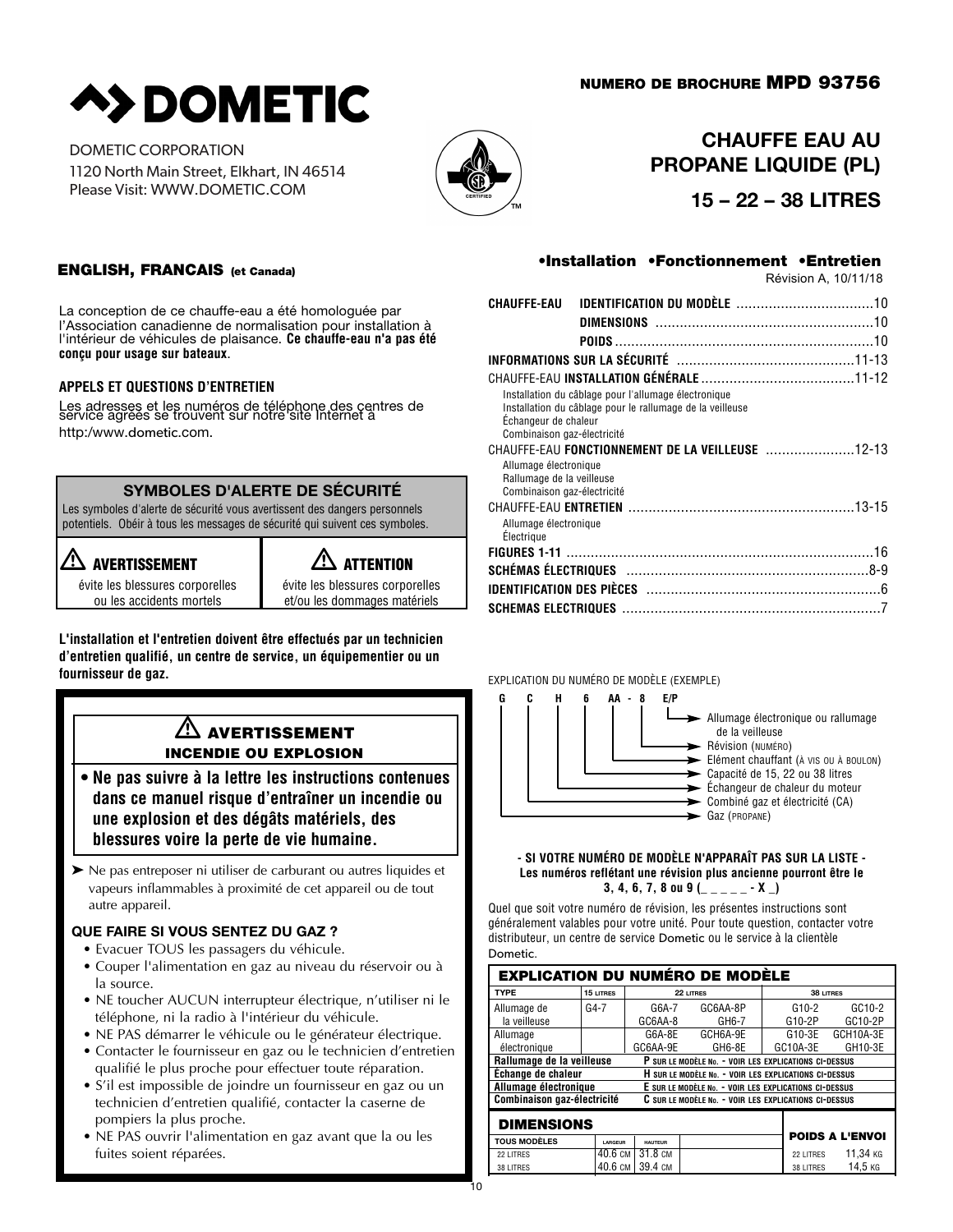# $\overline{\mathbf{A}}$  avertissements importants pour l'installation

- Installer dans les véhicules de plaisance uniquement. Les véhicules de plaisance sont conçus comme résidences temporaires pour les vacances, le camping ou les voyages ; ils fonctionnent de façon autonome ou sont parfois remorqués par un autre véhicule.
- Tout l'air de combustion doit provenir de l'extérieur du véhicule de plaisance et tous les produits de la combustion doivent être évacués vers l'extérieur du véhicule de plaisance.
- NE PAS évacuer l'air du chauffe-eau par un système d'évacuation servant à un autre appareil.
- NE PAS évacuer l'air du chauffe-eau vers un espace extérieur couvert.
- Protéger les matériaux de construction des gaz de carneau.
- IInstaller le chauffe-eau sur un mur extérieur, avec une trappe d'accès donnant vers l'extérieur.
- NE modifier le chauffe-eau en AUCUNE façon.
- NE PAS modifier le chauffe-eau pour une mise à la terre positive.
- NE PAS faire d'essai diélectrique du chauffe-eau sans avoir débranché l'allumage électronique (carte de circuit imprimé).
- NE PAS utiliser de chargeur de batterie pour alimenter le chauffeeau, même lors des essais.

## **USA ET CANADA - SUIVRE LES CODES NATIONAUX ET LOCAUX EN VIGUEUR - À DÉFAUT DE CODES OU RÉGLEMENTATIONS LOCAUX, SE REPORTER AUX NORMES ACTUELLES DE :**

- Véhicules de plaisance ANSI/NFPA 1192.
- Code national de carburant et de gaz ANSI Z223.1 et/ou codes d'installation CAN/CGA B149. Norme fédérale de sécurité et de construction de maisons mobiles, titre 24 CFR, partie 3280 ; lorsque cette norme n'est pas applicable, utiliser la norme d'installation de maisons préfabriquées (Manufactured Home Sites, Communities and Set-Ups), ANSI A255.1 et/ou la série CAN/CSA-Z240 MH, maisons mobiles. Conforme à ANSI Z21.10.1/CSA 4.1 - toute dernière édition.
- Code électrique national ANSI/NFPA No. 70 et/ou CSA C22.1.
- Caravanes de parc A119.5.
- Norme CSA de série Z240 RV, véhicules de plaisance.

# INSTALLATION GÉNÉRALE

Cette méthode d'installation est l'une des plus répandue pour les chauffe-eau. Il existe d'autres méthodes homologuées telles que les installations de compartiment à bagages (Cf. MPD 90093) ou d'encastrements (Cf. MPD 93948). Consulter votre inspecteur sur le terrain, votre responsable de compte ou le service à la clientèle Dometic pour toute question supplémentaire.

- 1. Poser le chauffe-eau par terre, dans le véhicule, avant de construire les parois latérales. Le réservoir du chauffe-eau doit toujours être positionné au même niveau que le bas de la découpe de la paroi latérale (au sol ou sur un support surélevé).
- 2. L' installation du chauffe-eau sur de la moquette doit se faire sur un panneau en métal ou en bois de 7 ou 8 cm plus large et plus profond que la taille totale de l'appareil.
- 3. Si l'appareil est installé dans un lieu où le branchement et les fuites du réservoir risquent d'endommager les zones environnantes, installer sous le chauffe-eau un système d'écoulement donnant vers l'extérieur du véhicule.
- 4. Brancher les deux conduites d'eau de 1,27 cm NPT sortie femelle d'eau chaude (FIG 1-A) et entrée femelle d'eau froide (FIG 1-B), ainsi que les conduites de gaz PL évasées de 0,95 cm (FIG 1-C).
	- a. Permettre une certaine flexibilité des conduites d'eau et de gaz pour pouvoir tirer l'unité en avant, par le mur à 2,5 cm au-delà de l'enveloppe extérieure (FIG 2).
	- b. Étanchéiser l'ouverture d'admission de la conduite de gaz en glissant l'œillet (FIG 1-D) sur le tube de 9,5 mm (FIG 1-F) avant de l'évaser (FIG 1-F). Faire passer la conduite de gaz et l'œillet par l'ouverture du logement (FIG 1-C). Brancher le raccord conique (FIG 1-E) et enfoncer l'œillet dans l'ouverture. Si la conduite de gaz est déjà évasée, couper l'œillet d'un côté. Placer l'œillet fendu sur la conduite de gaz et l'enfoncer dans l'ouverture.
	- c. Toujours mettre du lubrifiant de tuyau sur le filet, lorsqu'on relie les accouplements d'eau chaude et d'eau froide. L'utilisation d'un raccord en plastique adapté est préférable.

# $\Delta$  attention ENDOMMAGEMENT DU PRODUIT

• Ne pas soulever, tirer ou pousser le tube du brûleur principal (FIG 3-F).

5. Construire les parois latérales et découper l'ouverture. Cf. tableau et FIG 2 A & B. Utiliser des montants de 2x2 (ou équivalent) pour l'encadrement.

# **DÉCOUPE**

| <b>CAPACITE</b>                               | DIMENSION DE LA DÉCOUPE |         | <b>PROFONDEUR</b> |          |  |  |  |
|-----------------------------------------------|-------------------------|---------|-------------------|----------|--|--|--|
| <b>LITRES</b>                                 | A                       | в       |                   |          |  |  |  |
| $15 - 22$                                     | 32 cm                   | 41 cm   |                   | 44,75 cm |  |  |  |
| 38                                            | 40 cm                   | 42,5 cm |                   | 52,4 cm  |  |  |  |
| DISTANCE MINIMALE PAR RAPPORT À TOUT MATÉRIAU |                         |         |                   |          |  |  |  |
| DE CONSTRUCTION COMBUSTIBLE                   |                         |         |                   |          |  |  |  |
|                                               | Côtés : 0 cm            | Haut:   | $0 \text{ cm}$    |          |  |  |  |
|                                               | Arrière : 0 cm          | Bas :   | $0 \text{ cm}$    |          |  |  |  |
|                                               |                         |         |                   |          |  |  |  |

6. Suivre les marques et plier tous les rebords à 90º (FIG 3).

- 7. Pour éviter les fuites d'eau, appliquer du mastic tout autour de l'ouverture, y compris dans les fentes de pliage (FIG 3-A). Il est possible de substituer une bande adhésive de butyle au mastic (2,54 cm x 0,3 cm).
- 8. Pousser l'unité contre le mastic, fixer les 4 équerres de fixation (FIG 4-A) au véhicule à l'aide de vis à tête ronde No.8, de 1,9 cm (nonfournies) ou l'équivalent. Terminer l'installation en insérant le même type de vis No. 8 dans les orifices situés sur le bord du logement du chauffe-eau. Vérifier tous les joints, ils doivent à l'adher pan créer un joint étanche**.**
- 9. Fixer la trappe d'accès (FIG 5).
	- a. Enfoncer l'axe de la charnière (FIG 5-A) dans le logement de la charnière (FIG 5-B).
	- b. Faire glisser le couvercle (FIG 5-C) sur l'axe de la charnière.
	- c. Glisser l'axe de la charnière dans le couvercle, tout en l'enfonçant dans le logement de la charnière (FIG 5-D).

REMARQUE : pour retirer l'axe de la charnière, soutenir le couvercle d'accès et appuyer sur le coin de l'axe de la charnière, comme le montre l'illustration FIG 5-E.

10. Débrancher l'unité et son robinet d'arrêt individuel de la conduite d'alimentation en gaz lors de tout test de pression du système audelà de 3,4 kPa, 355 mm de colonne d'eau (C.E.). NE PAS régler la pression d'admission au-delà du maximum indiqué sur la plaque signalétique du clapet à gaz (330 mm C.E.). Isoler l'unité de la conduite d'alimentation en gaz en fermant le robinet d'arrêt manuel individuel lors de tout test de pression supérieur ou égal à 3,4 kPa.

# **AVERTISSEMENT** INCENDIE ET/OU EXPLOSION

• NE PAS utiliser d'allumettes, de bougies ou toute autre source d'allumage pour contrôler la présence éventuelle de fuites de gaz.

- 11. Ouvrir l'alimentation en gaz et s'assurer que le chauffe-eau et les différents raccords de gaz ne comportent pas de fuites, à l'aide d'une solution de détection de fuites.
- 12. Remplir le réservoir du chauffe-eau ; vérifier que les différents raccords ne comportent pas de fuites d'eau (FIG 1 A & B).

# **SOUPAPE DE DÉCHARGE DE TYPE PRESSION-TEMPÉRATURE - (FIG 10)**

## AVERTISSEMENT BRÛLURES

- La soupape ne se prête pas aux réparations, elle devra être remplacée.
- Toucher à la soupape risque de provoquer des brûlures.
- Toucher à la soupape annulera la garantie.



• NE PAS placer de robinet, de bouchon ou de raccord de réduction sur la sortie de la soupape de décharge.

**LA SOUPAPE EST UN ELEMENT DE SÉCURITÉ ET NE DOIT PAS ÊTRE RETIRÉE SAUF EN CAS DE REMPLACEMENT.** Ce chauffe-eau est équipé d'une soupape de décharge de type pression-température en conformité avec les normes sur les soupapes de décharge et les mécanismes de coupure automatique de l'alimentation en gaz pour systèmes à eau chaude ANSI Z21.22.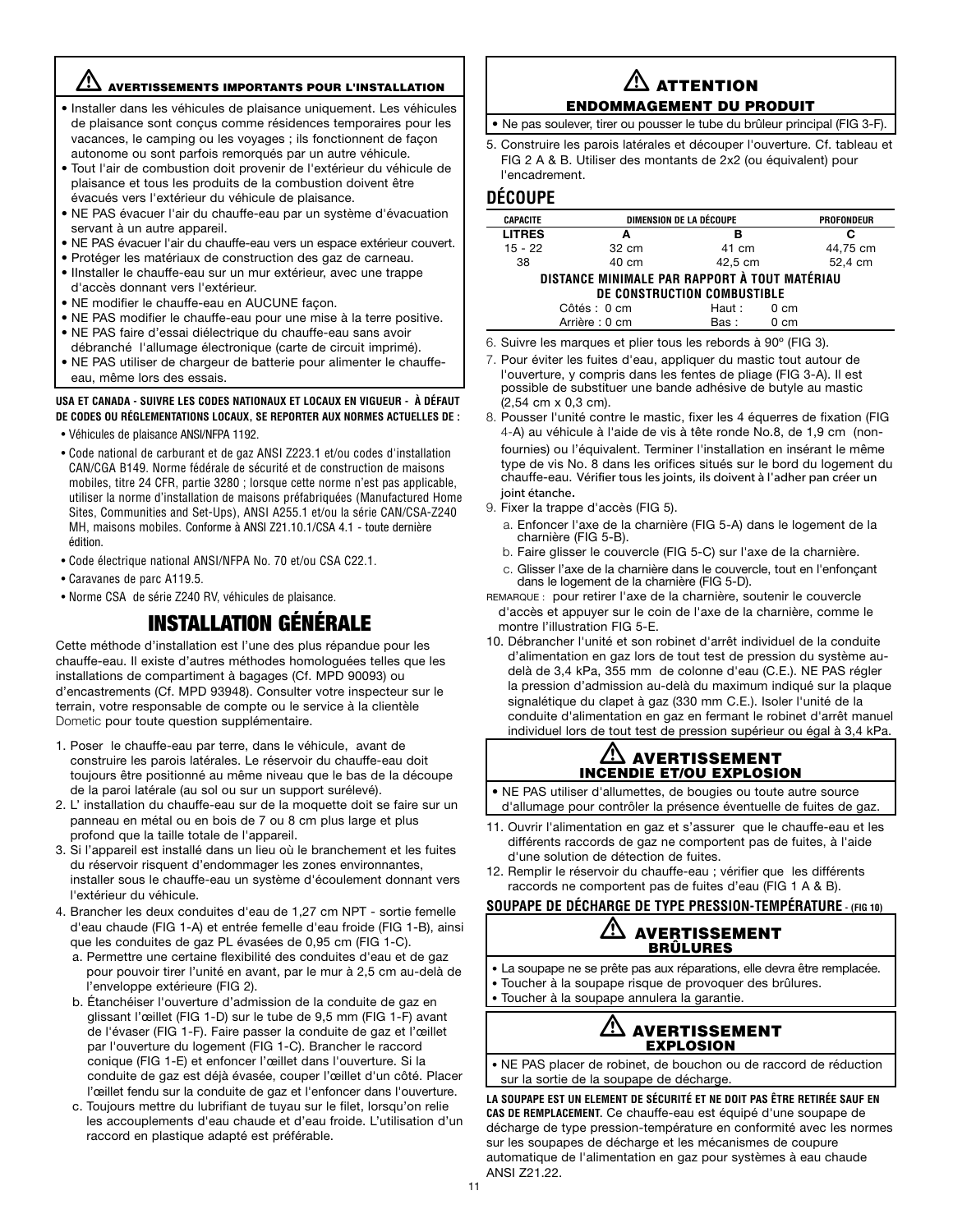En cas d'utilisation d'un tuyau d'écoulement, ne pas utiliser de raccord réducteur ou toute autre restriction qui soit inférieure en diamètre à la sortie de la soupape de décharge. Laisser la soupape et la conduite s'écouler complètement.

#### PIÈCES DE RECHANGE :

- Installer AU MINIMUM une soupape de décharge combinée de type température-pression homologuée par un laboratoire de test reconnu au niveau national, qui inspecte régulièrement les produits d'équipement ou de matériaux concernés, selon les normes pour les soupapes de décharge et les mécanismes de coupure automatique de l'alimentation en gaz pour systèmes à eau chaude ANSI Z21.22. Le réglage de la pression de la soupape ne doit pas dépasser 1034 kPa.
- Installer la soupape dans l'ouverture prévue et marquée à cet effet sur le chauffe-eau.
- L'installation doit être conforme aux codes locaux ou, faute de codes locaux, à la norme américaine nationale pour véhicules de plaisance ANSI A119.2/NFPA 50IC.
- En cas de source électrique externe, cet appareil doit être mis à la terre selon le Code électrique national ANSI/NFPA70.

Votre chauffe-eau à gaz Dometic est maintenant prêt à fonctionner. Passer à **COMMENT UTILISER VOTRE CHAUFFE-EAU**.

Pour l'allumage électronique, passer à **INSTRUCTIONS DE CÂBLAGE** pour l'allumage électronique.

Pour le rallumage de la veilleuse, passer à **INSTRUCTIONS DE CÂBLAGE** pour le rallumage de la veilleuse.

#### Continuer pour **l'ÉCHANGE DE CHALEUR** —

- 1. Pousser un tuyau de système de refroidissement 2 ou 3 d'un diamètre de 1,6 cm avec un collier SAE 053 Type E attaché aussi loin que possible (FIG 6-E) sur le tube de l'échangeur (FIG 6-B).
- 2. Ouvrir le collier, le faire glisser vers l'échangeur de chaleur, au-delà de la rainure annulaire (FIG 6-C), puis le relâcher.
- 3. Passer à **COMMENT UTILISER VOTRE CHAUFFE-EAU** et/ou **FONCTIONNEMENT** de l'allumage électronique.

Suite pour les **MODÈLES COMBINÉS GAZ-ÉLECTRICITÉ** — Ce chauffe-eau a été conçu pour fonctionner au gaz, à l'électricité ou aux deux. Laisser suffisamment d'espace à l'arrière de l'unité pour réparer les raccordements de l'eau et pour régler l'interrupteur limiteur de haute température à réarmement manuel, pour les unités combinées gaz-électricité.

1. Suivre les instructions d'**INSTALLATION GÉNÉRALE**.

REMARQUE : tout le câblage doit être conforme aux codes électriques en vigueur.

# ATTENTION ENDOMMAGEMENTS DU PRODUIT

- Lorsque vous utilisez du Romex® avec une mise à la terre nue, faire attention de placer le fil de mise à la terre de manière à ce qu'il n'entre pas en contact avec les bornes de l'élément chauffant.
- Utiliser un conduit électrique métallique, un conduit métallique souple, un câble à blindage métallique ou un câble blindé non-métallique avec fil de masse. Le fil doit avoir une capacité supérieure ou égale à 1500 watts. La méthode de câblage doit être conforme aux sections applicables de l'article 551 du Code électrique national ANSI/NFPA 70.
- 2. Consulter le schéma électrique. Faire les branchements de 120 VCA à partir du boîtier de dérivation au dos de l'appareil.
	- a. Brancher le fil de phase sur le noir (1).
	- b. Brancher le fil neutre sur le blanc (2).
	- c. Brancher le fil de masse de l'alimentation électrique sur le fil de
	- masse vert (3) à l'intérieur du boîtier de dérivation 3. Mettre l'interrupteur en position arrêt (OFF).
- Lorsque vous effectuez une connexion avec un fil et une fiche, pour alimenter le chauffe-eau, le fil doit être homologué UL et convenir aux lieux humides et aux usages intenses et super intenses. Le fil doit être souple, de type S, SO, ST, STO, SJ, SJT, SJTO, HS ou HSO, selon les normes du Code électrique national, ANSI/NFPA 70. La longueur du fil menant au chauffe-eau, mesurée à partir de la fiche, ne doit pas dépasser 1,8 m, ni être inférieure à 0,6 m. Le fil d'alimentation électrique doit avoir une taille minimale de 14 AWG et la fiche doit posséder une capacité nominale de 15 ampères.

# $\mathbf{\mathbb{C}}$ attention ENDOMMAGEMENTS ÉLECTRIQUES

- Lors de la réparation des commandes, étiqueter tous les fils avant de les déconnecter.
- Après toute réparation, vérifier le bon fonctionnement de l'unité.

Pour le fonctionnement au gaz, passer à **COMMENT UTILISER VOTRE CHAUFFE-EAU**, et pour le fonctionnement électrique, passer à **FONCTIONNEMENT COMBINÉ** gaz-électricité.

#### **INSTRUCTIONS DE CÂBLAGE POUR L'ALLUMAGE ÉLECTRONIQUE**

1. IInstaller l'unité selon les instructions **d'INSTALLATION GÉNÉRALE**. REMARQUE : il est recommandé de brancher l'unité directement sur une batterie de 12 VCC ou en aval du filtre du convertisseur électrique CA-CC. Éviter, autant que possible, tout branchement en amont du convertisseur CA-CC. Utiliser un fil de taille 18 homologué UL et CSA. Consulter le **SCHÉMA ÉLECTRIQUE**. Installer l'interrupteur de commande à distance dans un endroit pratique. Positionner la plaque murale, les lettres debout. Avant d'effectuer le branchement, mettre l'interrupteur en position arrêt (OFF). L'interrupteur est en arrêt (OFF) lorsque le bouton est enfoncé vers la broche (3).

2. Branchement des fils :

- a. Le fil bleu sur la broche de l'interrupteur (6), sur le voyant lumineux de l'interrupteur.
- b. La broche (4) du voyant de l'interrupteur sur la borne négative de la batterie.
- c. Le fil vert sur la borne négative de la batterie.
- d. Le fil marron du chauffe-eau sur la broche (3) de l'interrupteur.
- e. La broche (2) de l'interrupteur sur la borne positive de la batterie.
- 3. Lire **FONCTIONNEMENT DE L'ALLUMAGE ÉLECTRONIQUE**.

#### **INSTRUCTIONS DE CÂBLAGE POUR LE RALLUMAGE DE LA VEILLEUSE**

- 1. Installer l'unité selon les instructions **d'INSTALLATION GÉNÉRALE**.
- 2. Consulter le schéma électrique. Utiliser du fil de taille 18 homologué UL et CSA.
- 3. Lire **FONCTIONNEMENT DE LA VEILLEUSE** et **FONCTIONNEMENT DU RALLUMAGE DE LA VEILLEUSE.**

# CONSIGNES DE SÉCURITÉ DESTINÉES AU CONSOMMATEUR **VERTISSEMENT** EXPLOSION OU INCENDIE

- NE PAS entreposer ou utiliser de carburant ou tout autre liquide ou vapeurs inflammables à proximité de cet appareil ou de tout autre appareil.
- En cas de surchauffe ou si l'alimentation en gaz ne s'arrête pas convenablement, mettre le robinet d'alimentation en gaz de l'unité en position arrêt (**OFF**) ou fermer le gaz au niveau du réservoir de propane liquide. Sur le **MODÈLE À ALLUMAGE ÉLECTRONIQUE**, mettre l'interrupteur de commande en position arrêt (**OFF**) et retirer le fil rouge de la borne gauche de l'interrupteur ECO ou fermer le gaz au niveau du réservoir de propane liquide.
- Utiliser uniquement avec du gaz de propane liquide.
- Lors du ré-approvisionnement en carburant, éteindre les appareils à gaz et les veilleuses.
- Sur les **MODÈLES AVEC RALLUMAGE DE LA VEILLEUSE**, éteindre le module d'allumage lors du ré-approvisionnement en carburant dans les réservoirs à carburant ou à propane liquide.
- Éteindre le gaz au niveau du réservoir à propane liquide, lorsque le véhicule est en déplacement. Cela permet de désactiver tous les appareils et toutes les veilleuses. Les appareils à gaz ne doivent jamais fonctionner lorsque le véhicule se déplace. Des mouvements d'air imprévisibles risqueraient d'entraîner un retour de flamme dans le tube du brûleur, ce qui pourra causer des endommagements par le feu. Le fusible de coupure thermique pourra également être activé accidentellement et éteindre complètement le chauffe-eau. Le système de coupure thermique devra alors être remplacé. Consulter l'entretien des chauffes-eau à allumage électronique pour plus de détails sur la coupure thermique.
- Les réservoirs à propane liquide devront être remplis uniquement par un fournisseur en gaz qualifié.

# COMMENT UTILISER VOTRE CHAUFFE-EAU

# ATTENTION INCENDIE

• Ne pas fumer ou tenir de flamme à proximité d'un robinet ouvert.

 $12$  is risque ac bicssuics. Si le chauffe-eau n'a pas été utilisé pendant plus de deux semaines, il est possible que de l'hydrogène se soit formé dans la conduite d'eau. Dans ces conditions, avant d'utiliser tout appareil électrique branché sur le système d'eau chaude, faire couler l'eau du robinet d'eau chaude de l'évier de la cuisine pendant plusieurs minutes pour réduire le risque de blessures.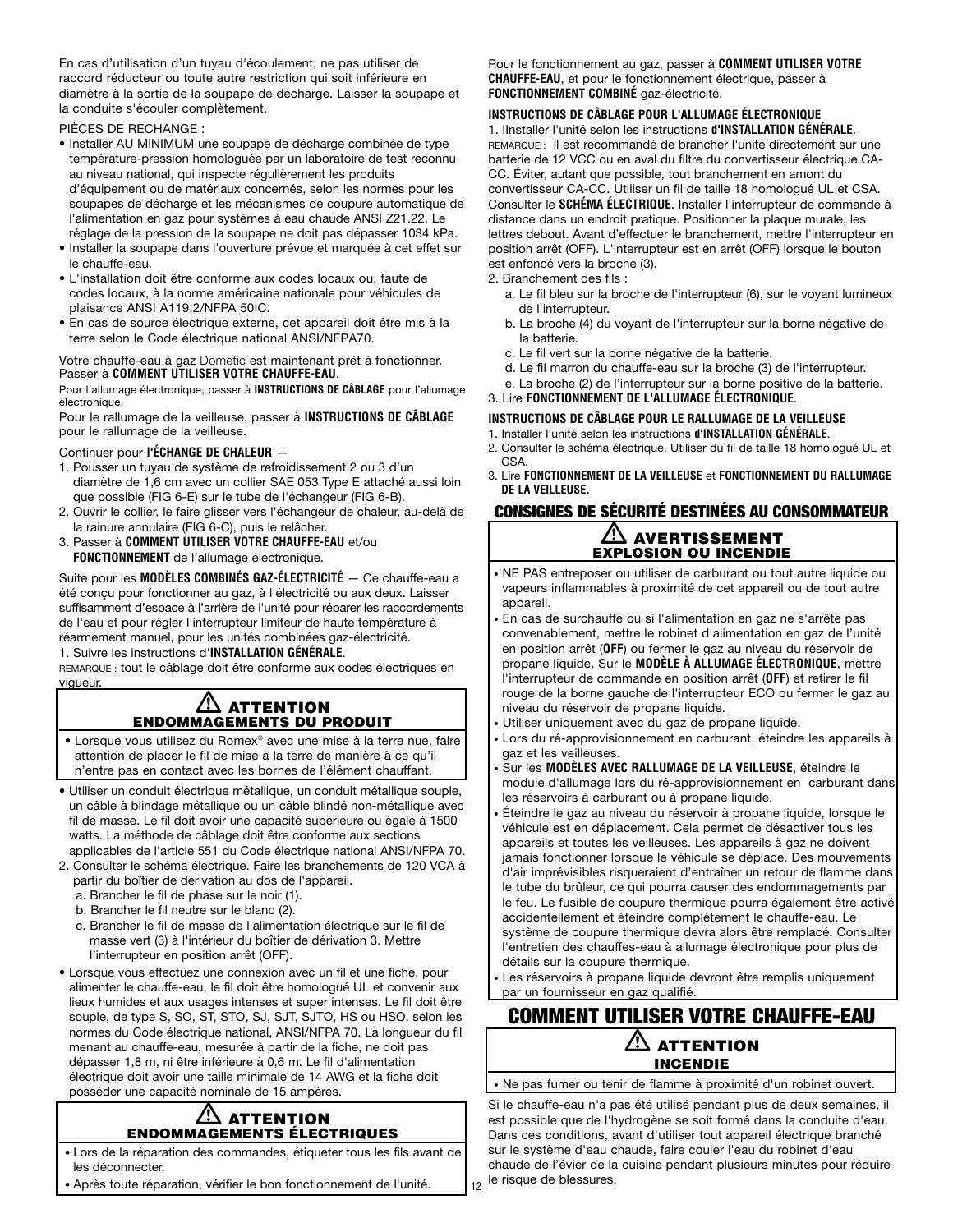En cas de présence d'hydrogène dans les conduites, vous entendrez probablement l'air s'échapper du tuyau, lorsque l'eau commence à couler.

# $\mathbin{\Omega}$  avertissement BRÛLURES

• Ne pas toucher l'orifice de la veilleuse.

# $\mathbb{A}$  attention PANNE DE L'APPAREIL

• Ne pas faire fonctionner sans eau dans le réservoir.

## **FONCTIONNEMENT DE LA VEILLEUSE**

- 1. Mettre le robinet de commande du gaz (FIG 7-B ou FIG 8-B) en position arrêt (OFF).
- 2. Attendre au moins 5 minutes pour permettre au gaz accumulé dans le compartiment du brûleur de s'échapper.
- 3. Le chauffe-eau pourra comporter une commande White Rodgers®' ou une commande Robertshaw Unitrol® FIG 7.

#### **POUR LES COMMANDES WHITE RODGERS®** (FIG 7)

- a. Tourner le bouton de commande de l'allumage (FIG 7-B) en position **VEILLEUSE** (PILOT) et le maintenir contre la butée pendant l'allumage de la veilleuse (FIG 9-D).
- b. Laisser la veilleuse brûler pendant 30 secondes puis relâcher le bouton de commande de l'allumage.
- c. Mettre le bouton de commande de l'allumage (FIG 7-B) en position allumée (ON).
- d. Si la veilleuse ne reste pas allumée, répéter l'opération en gardant le bouton de commande de l'allumage appuyé plus longtemps.
- e. Positionner le levier du thermostat (FIG 7-A) sur le repère situé entre la position chaude (WARM) et très chaude (HOT).
- f. Fermer la trappe d'accès.

#### **POUR LES COMMANDES ROBERTSHAW UNITROL®** (FIG 8)

- a. Tourner le cadran de réglage de l'allumage (FIG 8-B) sur la position **VEILLEUSE** (PILOT).
- b. Appuyer sur le bouton-poussoir de réarmement (FIG 8-A) et le maintenir appuyé, tout en allumant le brûleur de la veilleuse (FIG 9-D).
- c. Laisser la veilleuse brûler pendant 30 secondes avant de relâcher le bouton-poussoir de réarmement.
- d. Si la veilleuse ne reste pas allumée, répéter l'opération en gardant le bouton-poussoir de réarmement appuyé plus longtemps.
- e. Mettre le cadran de réglage de l'allumage (FIG 8-B) en position allumée (ON).
- f. Régler le cadran du thermostat (FIG 8-C) à une température moyenne, entre chaud (warm) et très chaud (hot).
- g. Fermer la trappe d'accès.
- 4. Pour éteindre complètement l'unité ou pour toute réparation, placer le robinet de commande du gaz (FIG 7-B ou FIG 8-B) sur la position éteinte (OFF). Lors des périodes de non-utilisation du chauffe-eau, régler le levier (White Rogers®) ou le cadran (Robertshaw®) du thermostat sur la position la plus basse possible.

# $\mathbin{\Omega}\Lambda$  avertissement BRÛLURES

• Régler le cadran à une température plus élevée aura pour résultat de l'eau brûlante.

Le bouton ou le levier de commande de la température est réglé au plus bas à l'usine. Comme indiqué ci-dessus, nous vous conseillons d'utiliser un réglage moyen, entre chaud et très chaud. Cela permet un fonctionnement éconergétique, tout en garantissant que l'eau est suffisamment chaude. Il est possible d'installer des robinets mélangeurs, permettant de régler la température de l'eau au point d'utilisation. S'adresser à un plombier agréé ou aux autorités locales de plomberie.

- 5. Réglage du brûleur principal (FIG 9) :
	- 1. Desserrer la vis de l'obturateur d'air (FIG 9-A).
	- 2. Faire glisser l'obturateur d'air (FIG 9-B) vers la droite, jusqu'à ce que du jaune apparaisse dans la flamme du brûleur principal.
- 3. Glisser l'obturateur d'air (FIG 9-B) vers la gauche jusqu'à ce que le jaune disparaisse.
- 4. Resserrer la vis de l'obturateur d'air (FIG 9-A).
- **LIRE LES INSTRUCTIONS POUR L'ENTRETIEN**

## **FONCTIONNEMENT DE L'ALLUMAGE ÉLECTRONIQUE**

- 1. Consulter le **SCHÉMA DE CÂBLAGE**. Mettre la commande à distance en position allumée (**ON**).
- 2. Si la commande à distance reste allumée pendant plus de 15
- secondes, la placer en position éteinte (**OFF**) et attendre 5 minutes. 3. Répéter la première étape.

4. Pour éteindre complètement l'unité et avant d'effectuer des réparations :

- a. Mettre la commande à distance en position éteinte (**OFF**).
- b. Enlever le fil rouge de la borne gauche de l'interrupteur ECO (ECO au robinet).

5. Si le chauffe-eau ne fonctionne pas car la température de l'eau est trop élevée, il se verrouille (voyant lumineux allumé). Une fois l'eau refroidie, remettre l'interrupteur en position éteinte (**OFF**) pendant au moins 30 secondes, puis repasser à la position allumée (**ON**).

#### 6. Si le verrouillage persiste, contacter un centre de service Dometic. Lire les **INSTRUCTIONS POUR L'ENTRETIEN** et **L'ENTRETIEN DE L'ALLUMAGE ÉLECTRONIQUE**.

#### **FONCTIONNEMENT DU RALLUMAGE DE LA VEILLEUSE**

- 1. Mettre l'interrupteur situé sur le module d'allumage en position allumée (**ON**).
- 2. Lire les instructions **FONCTIONNEMENT DE LA VEILLEUSE**.
- 3. Pour éteindre complètement l'unité, mettre le bouton de commande de l'allumage situé sur le thermostat et sur le module d'allumage en position éteinte (**OFF**).

#### Lire **LES INSTRUCTIONS POUR L'ENTRETIEN**

#### **FONCTION COMBINÉE gaz-électricité**

- 1. Pour le fonctionnement au gaz, se reporter à la section **FONCTIONNEMENT** de la veilleuse, **FONCTIONNEMENT** du rallumage de la veilleuse ou FONCTIONNEMENT de l'allumage électronique (le cas échéant).
- 2. Pour le fonctionnement électrique, utiliser l'interrupteur situé à l'arrière du chauffe-eau
- 3. Remplir complètement le réservoir avec de l'eau.
- 4. Mettre l'interrupteur situé à l'arrière du chauffe-eau en position allumée (**ON**) (FIG 11-B).
- REMARQUE : allumer l'élément chauffant sans l'immerger dans l'eau risque de brûler l'élément et donc d'annuler la garantie.
- 5. Vérifier le bon fonctionnement de l'unité. La température de l'eau est réglée sur 60°C.
- 6. Si l'interrupteur limiteur de haute température à réarmement manuel se déclenche, réarmer l'interrupteur (FIG 11-A) en appuyant dessus à l'aide d'un crayon ou de tout autre objet non métallique. Si les problèmes persistent, contacter un centre de service agréé Dometic ou le centre de service à la clientèle Dometic.
- Lire **LES INSTRUCTIONS POUR L'ENTRENTIEN.**

# INSTRUCTIONS POUR L'ENTRETIEN

## **APPELS ET QUESTIONS D'ENTRETIEN**

Les adresses et les numéros de téléphone des centres de service agréés se trouvent sur notre site Internet http:/www.dometic.com.

# $\triangle$  avertissement INCENDIE OU EXPLOSION

- Fermer l'alimentation en gaz au niveau du réservoir de propane liquide avant de débrancher la conduite de gaz.
- S'assurer que le compartiment de commande est propre et ne comporte pas de carburant, de matériaux combustibles ou de liquides ou vapeurs inflammables.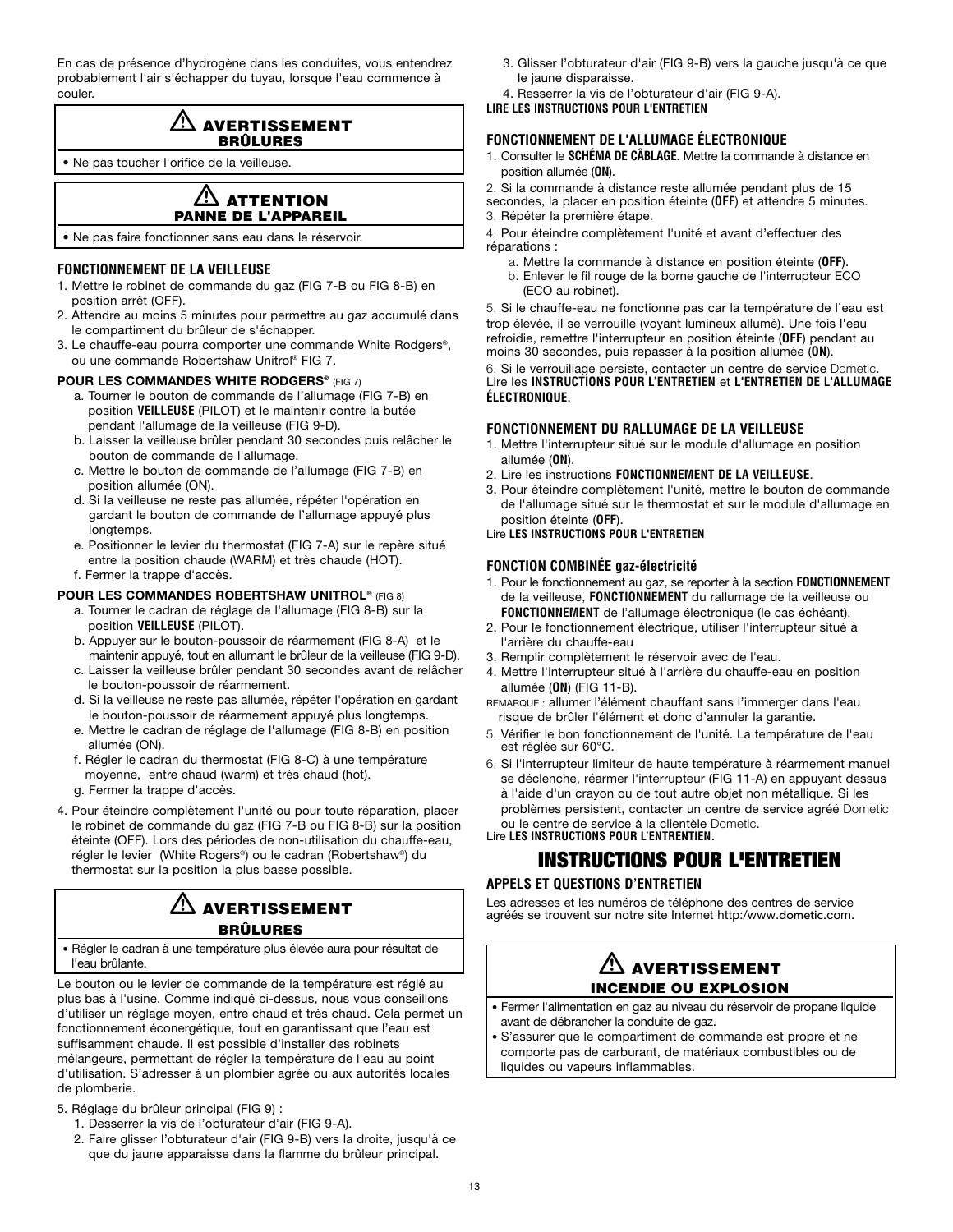# **ÉLÉMENTS DE CHAUFFE D'EAU DE MARCHÉ SECONDAIRE**

# $\mathbb A$  avertissement EXPLOSION / BRÛLURES

- NE PAS modifier le chauffe-eau, sous peine d'annuler la garantie.
- NE PAS utiliser d'éléments de chauffe de marché secondaire, car ils risquent de ne pas avoir fait l'objet de certains contrôles de sécurité importants.
- L'utilisation d'éléments de chauffe de marché secondaire comporte le risque de perte de contrôle du chauffage du réservoir à eau et d'explosion d'eau catastrophique.

L'utilisation d'éléments de chauffe provenant de fabricants de marché secondaire pourra également entraîner des endommagements des composantes ou du chauffe-eau. La garantie écrite Dometic stipule que « la responsabilité d'un mauvais fonctionnement ou de dommages causés par une modification au chauffe-eau revient à l'acheteur ». Toute modification, telle que, par exemple, le rajout d'un élément de chauffe de marché secondaire, annule la garantie.

## **INFORMATIONS GÉNÉRALES**

- Le système de propane liquide et le système à eau doivent être allumés.
- Faire tester la pression du gaz régulièrement. La pression doit être réglée à 279 mm de colonne d'eau, lorsque 3 appareils fonctionnent.
- Évacuer l'eau contenue dans le chauffe-eau à intervalles réguliers (au moins une fois par an).
- Évacuer l'eau contenue dans le chauffe-eau avant de garer votre véhicule de plaisance pour l'hiver ou lorsqu'il existe un risque de gel.
- S'assurer que l'évacuation et la grille d'air de combustion ne comportent aucune obstruction.
- Comparer régulièrement la flamme du brûleur principal et les flammes des veilleuses à la FIG 9 et les réglages du brûleur principal avec la section **COMMENT UTILISER VOTRE CHAUFFE-EAU**.
- Lorsque vous n'utilisez pas le chauffe-eau, régler le levier (White Rogers) ou le cadran (Robertshaw) du thermostat à la position la plus basse possible. Cela réduira les effets de la température extérieure sur le calibrage du mécanisme de commande de la température.

# **ENTRETIEN DE L'ALLUMAGE ÉLECTRONIQUE**

- A l'usine, votre chauffe-eau a été équipé d'une carte imprimée à fusible. Ce fusible protège la carte imprimée des courts-circuits pouvant survenir dans les câblages. Si le fusible venait à s'activer, le chauffe-eau ne pourrait pas fonctionner. Avant de remplacer le fusible, vérifier que le court-circuit n'est pas externe à la carte imprimée. Une fois le court-circuit réparé, remplacer le fusible de 2 ampères par un fusible mini de type ATO. Ne pas installer de fusible de plus de 3 ampères.
- Si le fusible est bon mais que l'unité ne fonctionne pas, vérifier que la tension du courant alimentant l'unité n'est pas trop élevé (plus de 14 volts).
- Si les deux étapes précédentes ne résolvent pas le problème, vérifier le système de coupure thermique. Le système de coupure thermique est installé dans le tuyau d'alimentation. Ce dispositif, une fois déclenché, coupe l'arrivée du courant électrique et le fonctionnement du chauffe-eau. Par exemple, en cas d'obstruction dans le tube d'évacuation, comme le décrit la section d'Entretien préventif, la flamme et la chaleur du brûleur risquent d'entrer en contact avec le système de coupure ce qui fera fondre l'élément du fusible incorporé dans le système de coupure thermique. Pour rétablir l'électricité et le bon fonctionnement du chauffe-eau, l'obstruction doit être éliminée et le système de coupure thermique doit être remplacé.

# **ENTRETIEN PRÉVENTIF**

Araignées, guêpes et autres insectes font parfois leur nid dans le tube du brûleur. Cela risque de causer une mauvaise combustion, un retard dans l'allumage ou un allumage à l'extérieur du tube de combustion. Prêter attention à tout changement du son produit par le brûleur et de l'apparence de la flamme (molle, calme et jaune vif plutôt que drue et bleue). Cela indique que le tube du brûleur est obstrué (FIG 9-C). Inspecter et nettoyer régulièrement.

- a. Retirer la vis de l'obturateur d'air (FIG 9-A) et glisser l'obturateur d'air (FIG 9-B) le long du tube du brûleur.
- b. Introduire une brosse métallique flexible à l'intérieur du tube du brûleur (FIG 9-C), jusqu'à ce qu'elle ressorte par l'autre extrémité du tube.
- c. Nettoyer le brûleur à l'aide d'un aspirateur, à l'endroit où il s'insère dans le tube de combustion.
- d. Remettre l'obturateur d'air dans sa position d'origine et replacer la vis.
- e. L'orifice du tube du brûleur, et l'obturateur doivent être alignés de sorte que l'obturateur n'est pas contraignant sur le tube d'air**.**

# **COMMENT NETTOYER LES MODÈLES À VEILLEUSE**

- 1. Vérifier que l'orifice du brûleur principal et l'assemblage de la veilleuse ne comportent aucune contamination (saleté, toiles d'araignées, etc.).
- 2. Nettoyer le tube du brûleur principal avec une petite brosse.
- 3. Réglage du brûleur principal ouvrir l'obturateur d'air à un quart.
- 4. Flamme de la veilleuse basse. Vérifier qu'il n'y ait pas de contamination – si elle est propre, remplacer l'orifice de la veilleuse.

# **COMMENT NETTOYER LES MODÈLES À ALLUMAGE ÉLECTRONIQUE**

- 1. Vérifier l'orifice du brûleur principal.
- 2. Nettoyer et régler le brûleur principal.
- 3. Le brûleur principal et les voies du clapet doivent être alignés.
- 4. Vérifier que la porcelaine de l'électrode ne comporte pas de fissures.
- 5. Vérifier que l'écart entre l'électrode et le sol est bien de 3,1 mm.
- 6. Lorsque la carte des modules fonctionne en alternance, enlever la carte et nettoyer la plaque à bornes avec une gomme pour crayon.

# **ENTRETIEN DU RÉSERVOIR DU CHAUFFE-EAU**

# AVERTISSEMENT BRÛLURES

• Éteindre le chauffe-eau et attendre que l'eau refroidisse avant d'enlever le bouchon de vidange et de rincer le réservoir.

## **INSTRUCTIONS POUR L'HIVERNAGE (RINÇAGE)**

Pour assurer le meilleur rendement de votre chauffe-eau et prolonger la vie du réservoir, évacuer et rincer régulièrement le réservoir du chauffe-eau. Avant le rangement à long terme ou avant l'arrivée du gel, évacuer et rincer le réservoir.

- 1. Couper l'alimentation principale en eau (la pompe ou la source d'apport en eau).
- 2. Évacuer l'eau du réservoir du chauffe-eau en retirant le bouchon de vidange. Si l'eau coule de façon irrégulière ou goutte au lieu de couler à jet normal, nous vous conseillons tout d'abord d'ouvrir la soupape de décharge de type pression-température, pour permettre à l'air d'entrer dans le réservoir. Ensuite, à l'aide d'un fil de fer de petit diamètre ou d'un porte-manteau, piquer à l'intérieur de l'orifice d'évacuation, de façon à éliminer toute obstruction.
- 3. Une fois le réservoir vide, étant donné l'emplacement du bouchon de vidange, il restera environ 2 litres d'eau dans le réservoir. Cette eau contient la plus grande partie des particules corrosives dangereuses. Pour retirer ces particules corrosives dangereuses, rincer le réservoir soit avec de l'air, soit avec de l'eau. Que vous utilisiez de l'air ou de l'eau sous pression, l'application peut se faire soit par l'entrée, soit par la sortie située à l'arrière du réservoir ou de la soupape de décharge de type pression-température. (En cas d'utilisation de la soupape de décharge de type pressiontempérature, il faudra d'abord retirer le rebord de sécurité). La pression force l'eau et les particules corrosives restantes à s'évacuer.

En cas d'utilisation d'eau sous pression, pomper de l'eau fraîche dans le réservoir à l'aide d'une pompe transportée ou utiliser de l'eau externe pendant 90 secondes, de façon à permettre à l'eau fraîche de remuer l'eau stagnante se trouvant au fond du réservoir et de propulser les dépôts par l'orifice d'évacuation. Continuer à rajouter de l'eau et à évacuer, jusqu'à ce que l'eau restant dans le réservoir ne comporte plus aucune particule.

4. Replacer le bouchon de vidange et fermer la soupape de décharge de type pression-température. La quantité d'eau (environ 2 litres) restant au fond du réservoir suite à la vidange ne causera pas de dommage au réservoir en cas de gel.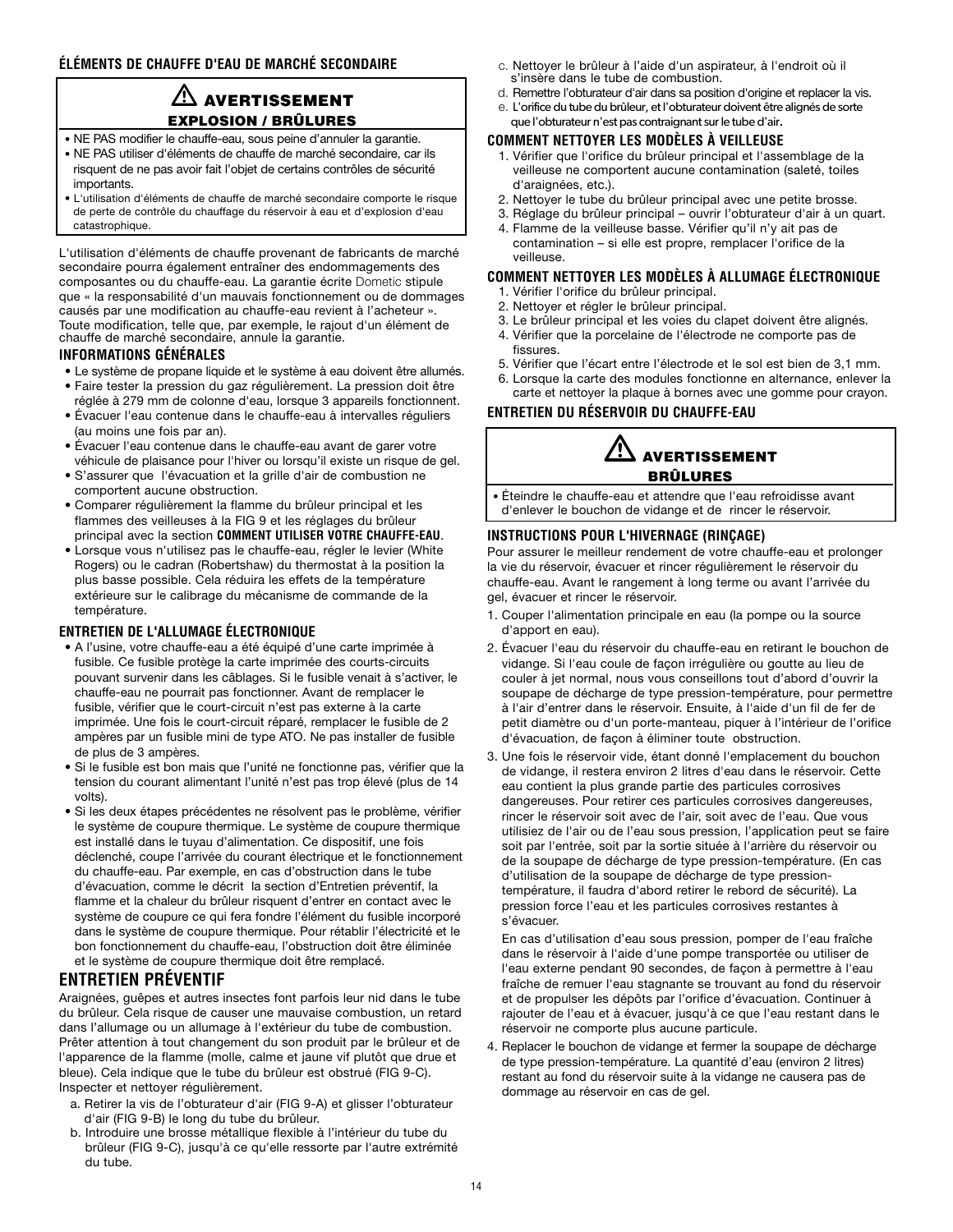# **SOUPAPE DE DÉCHARGE DE TYPE PRESSION-TEMPÉRATURE**

# $\bigwedge$  avertissement EXPLOSION

• Ne pas placer de robinet, de bouchon ou de raccord de réduction sur la sortie de la soupape de décharge de type pression-température.

Lorsqu'une soupape de décharge de type pression-température goutte pendant le fonctionnement du chauffe-eau, cela NE SIGNIFIE PAS qu'elle est défectueuse. La soupape de décharge goutte parfois, du fait d'une expansion naturelle de l'eau lorsque celle-ci est chauffée à l'intérieur du réseau d'alimentation en eau d'un véhicule de plaisance. Le réservoir du chauffe-eau Dometic comporte un intervalle d'air interne en haut du réservoir, permettant de réduire les risques d'égouttement. Au fil du temps, l'expansion de l'eau absorbe cet air et l'intervalle doit être rétabli.

# $\bigwedge$  avertissement BRÛLURES

• Couper le chauffe-eau avant d'ouvrir la soupape de décharge de type pression-température et rétablir l'intervalle d'air. L'eau contenue dans le réservoir doit être froide.

POUR RÉTABLIR L'INTERVALLE D'AIR, SUIVRE LES ÉTAPES SUIVANTES :

- 1. Couper l'alimentation principale en eau (la pompe ou la source d'apport en eau).
- 2. Laisser l'eau refroidir ou la laisser couler jusqu'à ce qu'elle soit froide.
- 3. Ouvrir le robinet d'eau chaude le plus proche du chauffe-eau.
- 4. Tirer la poignée de la soupape de décharge de type pressiontempérature vers soi et laisser l'eau couler, jusqu'à ce qu'elle s'arrête.
- 5. Laisser la soupape de décharge de type pression-température revenir brusquement en position fermée ; fermer le robinet ; ouvrir l'alimentation en eau.
- 6. Allumer le chauffe-eau et le tester.

• Faire fonctionner manuellement la soupape de décharge de type pression-température au moins une fois par an (FIG 10).

Lorsque la soupape de décharge de type pression-température s'écoule à nouveau, répéter la procédure ci-dessus. Pour une solution permanente, nous vous conseillons l'une des choses suivantes :

- Installer une soupape de décharge de type pression-température dans la conduite d'arrivée d'eau froide du chauffe-eau et fixer une conduite d'évacuation sur la vanne extérieure du véhicule. Régler la limite sur 680 à 850 kPa.
- Installer un réservoir d'expansion de type membrane dans la conduite d'arrivée d'eau froide. Le réservoir devrait permettre une dilatation d'environ 426 ml d'eau et une mise sous pression égale à la pression de l'alimentation en eau. Ces dispositifs sont disponibles chez un plombier ou dans un centre de service.

# RINCER POUR ÉLIMINER LES MAUVAISES ODEURS

Une odeur d'œuf pourri (sulfure d'hydrogène) pourra se dégager du fait de l'action électrogalvanique du matériau de gainage qui dégage de l'hydrogène de l'eau. En cas de présence de souffre dans l'alimentation en eau, l'eau et le souffre se mélangent pour donner une odeur désagréable.

- 1. Couper l'alimentation principale en eau. Évacuer l'eau du réservoir du chauffe-eau et réinstaller le bouchon de vidange. Retirer la soupape de décharge de type pression-température. Préparer une solution de 4 parts de vinaigre blanc pour 2 parts d'eau. Au moyen d'un entonnoir, verser la solution à l'intérieur du réservoir, avec précaution.
- 2. Effectuer 4 à 5 cycles du chauffe-eau avec la solution indiquée cidessus en le laisser fonctionner normalement.
- 3. Retirer le bouchon de vidange et évacuer toute l'eau du réservoir. Rincer le chauffe-eau pour en éliminer tout sédiment. Il est possible de rincer le réservoir avec de l'air sous pression ou avec de l'eau fraîche. Appliquer la pression soit sur les clapets d'arrivée ou de sortie à l'arrière du réservoir, soit au raccord de la soupape de décharge de type pression-température se trouvant à l'avant de l'unité.

#### **POUR RINCER LE RÉSERVOIR AVEC DE L'AIR SOUS PRESSION :**

L'air sous pression devra passer par le raccord de la soupape de décharge de type pression-température. Le robinet de vidange ouvert, l'air sous pression forcera l'eau restante à s'écouler de l'unité.

#### **POUR RINCER LE RÉSERVOIR AVEC DE L'EAU SOUS PRESSION :**

Il faudra pomper de l'eau fraîche dans le réservoir, soit avec la pompe transportée à bord, soit avec de l'eau sous pression externe. Continuer le processus de rinçage pendant environ 5 minutes ; ceci permet à l'eau fraîche de remuer l'eau stagnante du fond du réservoir et de pousser les dépôts par l'orifice d'évacuation.

- 4. Replacer le bouchon de vidange et la soupape de décharge de type pression-température.
- 5. Remplir le réservoir avec de l'eau fraîche ne contenant pas de souffre.

Le chauffe-eau Dometic est conçu pour être utilisé dans les véhicules de plaisance. Si vous utilisez votre véhicule fréquemment ou pour des périodes prolongées, rincer le chauffe-eau plusieurs fois par an permettra de prolonger la vie du réservoir d'approvisionnement.